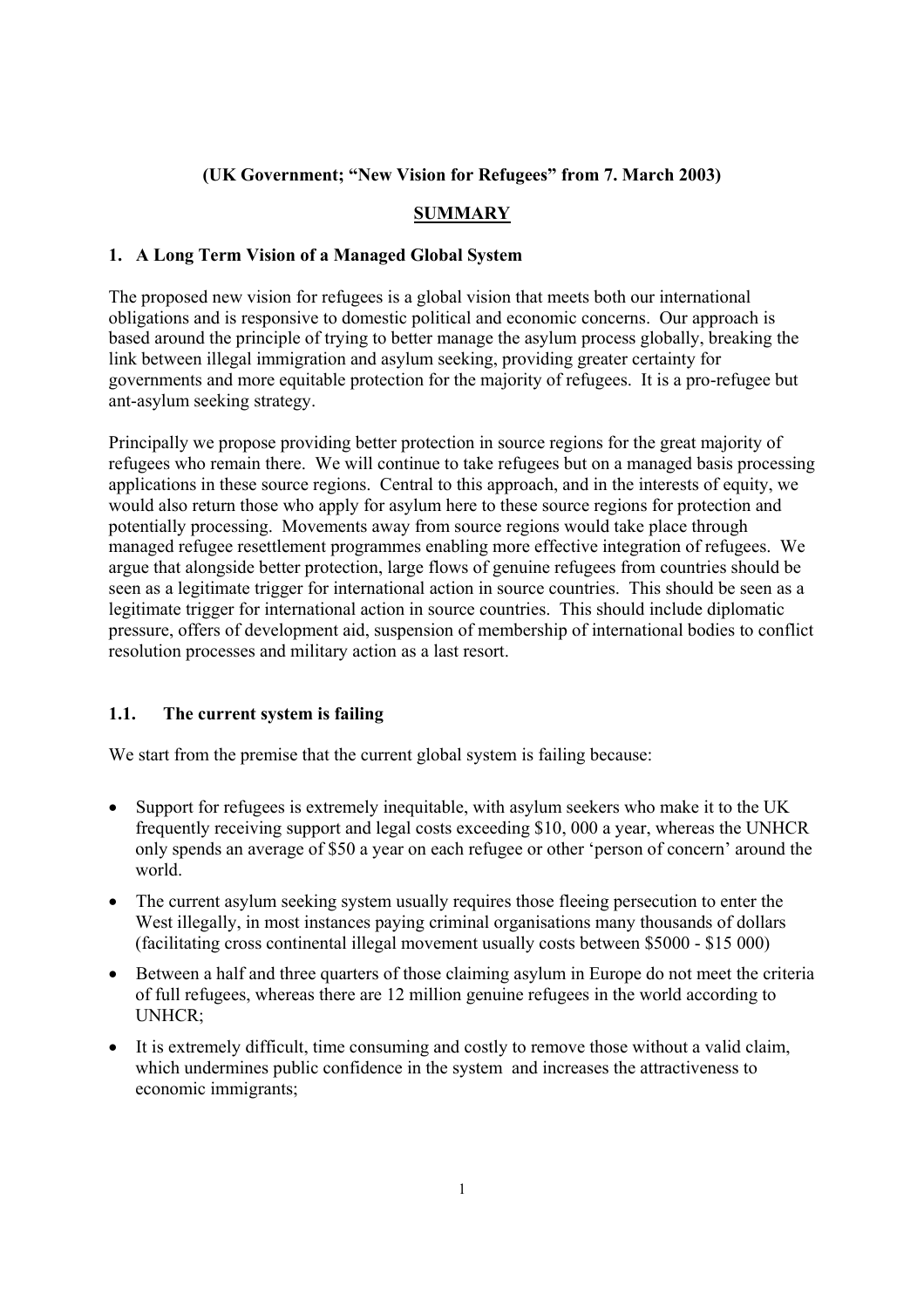• Individual countries experience rapidly fluctuating and unmanaged intakes of asylum seekers and refugees, often resulting in poorly resourced and ill thought through responses which cause problems for genuine refugees, and leave public services and communities struggling to meet their needs.

These issues are well recognised internationally. The UNHCR has made similar points about the significant problems with the current systems. But most countries are focusing on their own systems, rather than a better international system and the focus of European action to date has been on minimum standards and third country movements, albeit with some emphasis on actions in source regions. But a Common European Asylum System remains a clear goal and is likely to be defined in the new Treaty. There may now be a rare opportunity for the UK to truly set the global agenda on this issue.

#### **1.2. The Proposed Protection Package**

We believe that the UK should promote the development of a better-managed international system. The proposals we outline below are generally compatible with the direction of thinking in the UNHCR and the Lisbon agenda that the UK has started to set out. They do not require any change to the Geneva Convention or ECHR. Our proposed approach does not require partnership arrangements between States currently receiving asylum seekers, host States in the regions who bear the brunt of the refugee endorsement of the new system would be necessary.

The first element of the new system would be improved protection in the regions in Regional Protection Areas. The vast majority (over 90%) of refugees already remain in the regions close to their country of origin. The Regional Protection Areas would be safe areas where UNHCR has responsibility for providing protection and humanitarian support to refugees. The standard of protected provided must be to Article 3, ECHR levels. There must be safety from persecution, inhuman and degrading treatment within the Protection Area and assurance that no one will be removed from the Area to face such treatment elsewhere. The type of Protection Area would vary according to the Region and the host country. In some cases refugees may simply be supported in local communities, in others there may be dedicated refugee settlements. A balance will have to be struck; the protection for refugees must be satisfactory to meet the test of Article 3 but must not create envy or mistrust for neighbouring communities in the host state, or provide an incentive to migrate because of the facilities on offer. Nevertheless, for a genuine refugee it would meet the basic requirement of providing protection.

The second and important element of the system would be that those who claim asylum in the UK or in another participating country would usually be returned to a Regional Protection Area in their source region. For example, Iraqis who claimed asylum in the UK could be moved to a Protection Area in, say Turkey, Iran, or the Kurdish autonomous Protection Area. In such an area they would receive protection and could in due course, apply for a resettlement place. In order to make such removals the norm, the courts would need to be persuaded that such removal was in compliance with the Geneva Convention and Article 3, EHCR. This should be possible if the standard of protection provided in the Regional Protection Areas can be shown to be secure,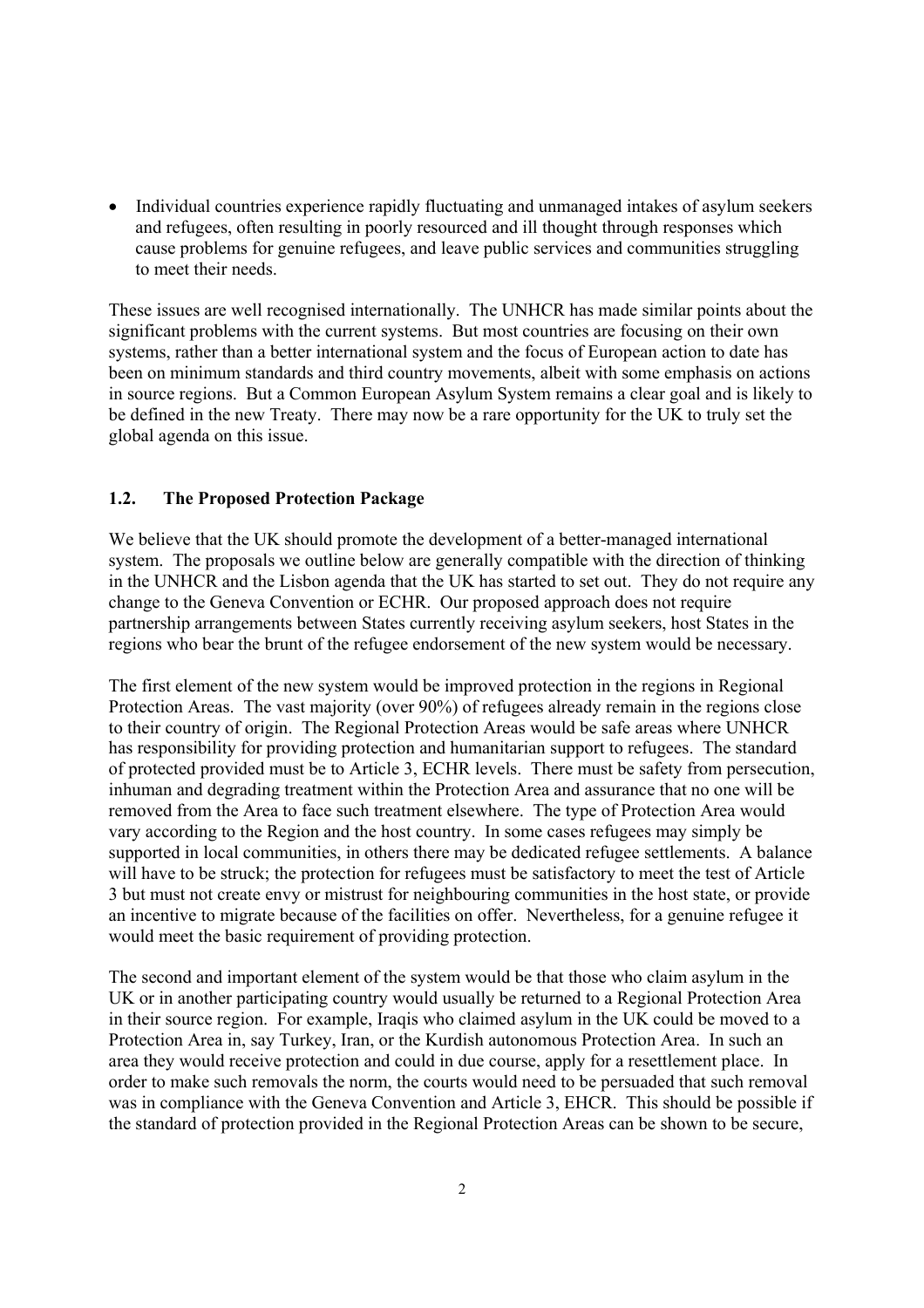and Protection Areas are both endorsed by UNHCR and are categorised as safe in domestic legislation. If Regional Protection Areas have sufficient coverage immediate returns to the Areas should significantly and rapidly reduce the number of economic immigrants using asylum applications as a migration route into third countries. It would simply not be worth their while and the whole risk calculus would shift against trying to reach the UK.

The third element of the proposed protection package would be international recognition of the need to intervene to reduce flows of genuine refugees and enable refugees to return home. This would be a graded response, focused initially on assistance to the source country, moving to coercive intervention such as requests for a formal explanation at the UN, to sanctions, and military action as a last resort. This would recognise that the real solution to refugee flows is to stop the protection need occurring. It also recognises that once refugees have fled it is best both for them and for States if they can be repatriated back in their country of origin as soon as possible. We must continue to demonstrate our interest in the regions where most refugees remain. Once the situation in a source country has stabilised we should provide help – even incentives – for the migrants to return home.

The final element would be an assumption that the main way in which refugees would move to a third country would be through Regional Protection Areas. Managed resettlement schemes, as operated to the US, Australia and some other countries and planned for the UK, would be available for refugees who had a particular justification for coming to a third country, such as family or existing political links, and could demonstrate need. Although not all refugees would be accepted for resettlement, this would enable countries who currently accept asylum seekers to share the refugee burden but in a managed way. Community sponsorship should be a major component of these resettlement schemes. Families or communities would be able to pay for the costs of settlement and this should be significant influence on whether refugees are given resettlement in a particular country. This should help support the integration of refugees and increase public confidence in the system. Refugees who do not gain a resettlement place would be given assistance to integrate locally in their region of origin.

## **1.3. The Costs**

The proposed vision is not designed to be a cost savings exercise; in fact in the short term it is likely to require an injection of additional funding. The aim is to redistribute the currently vast sums we spend on processing asylum claims in the UK and use these funds to protect a larger number of refugees in the region. Once asylum seekers are returned to Regional Protection Areas and deterred from arriving in the UK we can release the consequential IND savings to fund the operation of Regional Protection Areas. Operating Protection Areas in developing countries will be much cheaper than providing support in the  $UK$  – the current IND spend on asylum is around double the entire UNHCR global budget. This would suggest that, particularly once other countries come on board, significant savings could be realised.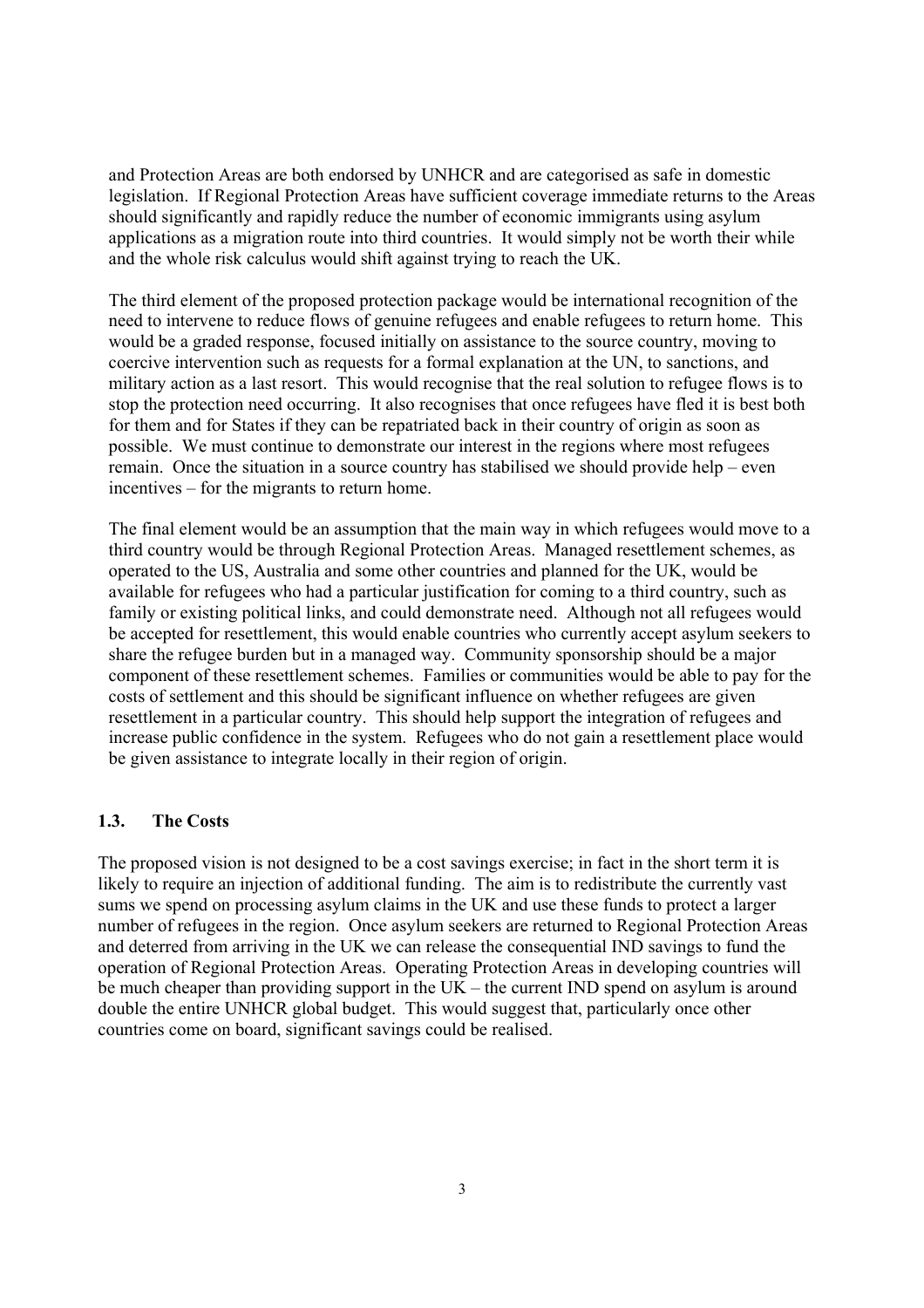## **1.4. The Challenges**

There are three main risks to the proposed protection package:

- The main risk is that it will not be possible to provide Regional Protection Areas with a level of protection that is sufficient for the courts in Europe to recognise the protection as sufficient to safeguard human rights. It will be challenging to provide consistently adequate protection in regions where conflict and poverty are often the norm. If the courts do not consider Areas safe then it will not be possible to send asylum seekers there for protection. We will need to build up Protection Areas: gradually ensuring they are well managed and endorsed as safe. We should establish test cases at the outset.
- Persuading countries in source regions to allow Regional Protection Areas to be established will also require careful planning. Area would need to be established as part of an international action plan for refugees in source countries, including intervention in source countries, support for refugees to return once conditions had improved and other support. Some precedents do exist for such plans, such as that for refugees who fled wars in Indo-China in the 1970s. Additional funding will be required and great care taken that Protection Areas do not cause destabilisation, damage development in the region or are let to run on indefinitely.
- More generally, it requires considerably more international co-operation on refugees than has been witnessed in recent decades and an international confidence in collectively managing problems. This will be challenging both in gathering funding partners for Protection Areas, sharing the burden of those being resettled and in the relationships between funding States and States hosting Protection Areas.

# **1.5. The Way Forward**

Given these challenges it will be best to begin working towards the proposed vision by piloting Regional Protection Areas in one or two regions. A cross-Whitehall group will be needed to establish and manage these pilots bringing together FCO, Home Office and DfiD. This Whitehall group will need to:

- Decide upon the potential location for the pilots considering the number of asylum seekers arriving from that the region, the number of refugees remaining in the region and States that could be persuaded to host a Regional Protection Area.
- Decide who to work with as partners. This may be a coalition of EU Member States operating the pilots with a view to the vision forming part of the Common European Asylum System. Or it may include other Western States such as Australia who are looking for new solutions to asylum and have to some extent piloted this approach.
- Consider how to approach UNHCR. These pilots could form part of UNHCR's development of 'Convention-plus' and the structures they have set up for Convention – plus should give us scope for moulding the organisation more as we wish it to be.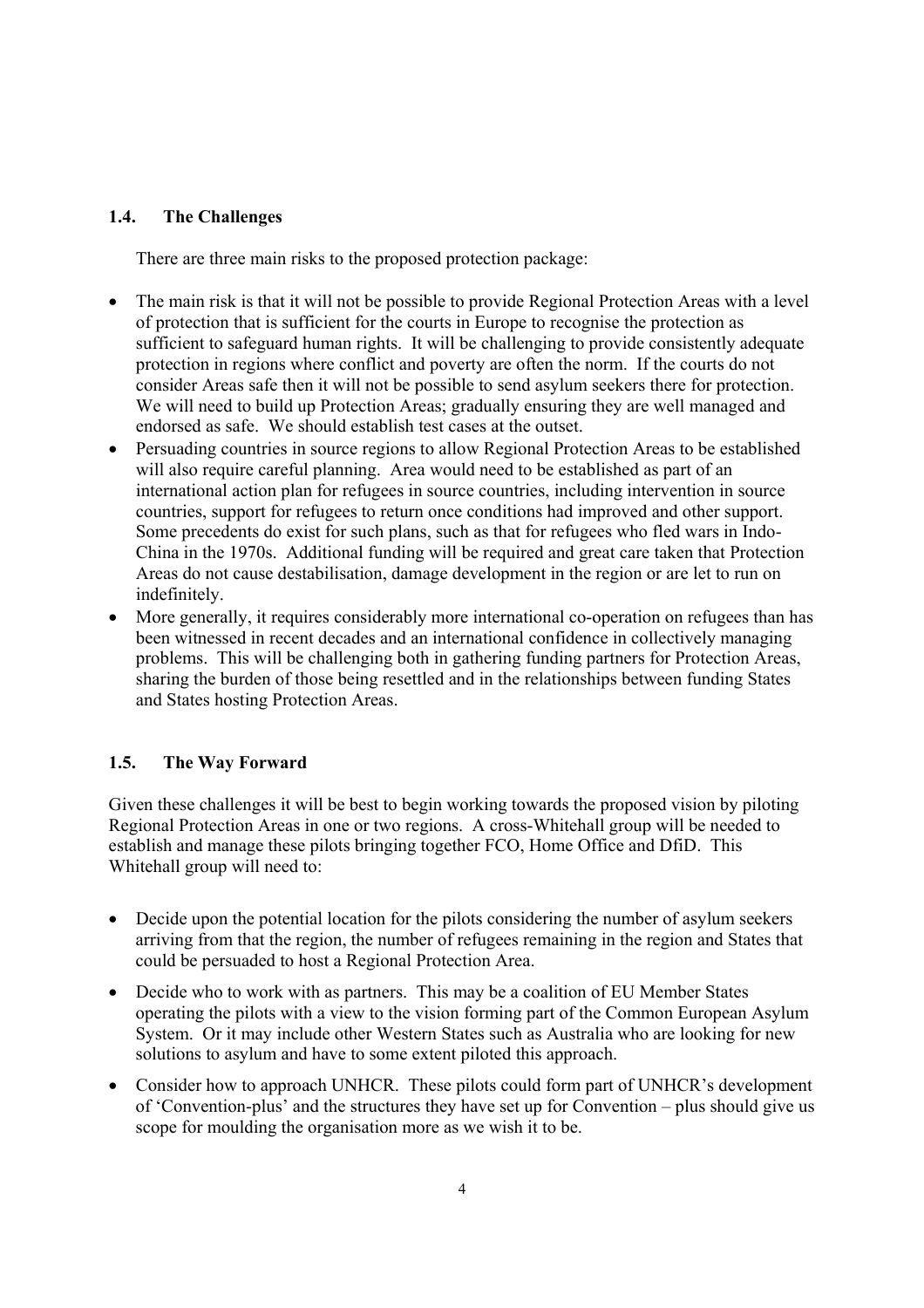If we wish to use the hook of Convention- plus to engage UNHCR we should have a proposal for pilots to put to them by mid 2003 when they will convene a meeting of States to discuss Convention – plus. Ruud Lubbers is coming to the UK on February 10 and this would be an ideal time to pitch our proposition to him. This time scale also fits with the Future of Europe Convention. If we wish the EU as a whole to work towards this vision and engage in the pilots then we should pursue that over the next few months, allowing the new direction to be set out at the IGC is early 2004. If we can secure Lisbon – style language in the new Treaty this should give us sufficient scope to move towards the proposed vision.

Once we have partners and UNHCR on board we will need to approach the potential host States. We will need to work out funding formulas to cover the division of the costs and the allocation of resettlement quotas. An agreement will initially need to be signed between the partners laying out the burden sharing arrangements. Then an agreement will be needed between the partners, host State and UNHCR which sets out the detail of the package. An intervention action plan also need to be laid out. And UNHCR will need to provide an endorsement of the Protection Areas and amendments made to domestic legislation. With all this in place the pilot can be put into action.

Pilots should ideally continue for as long as there is a protection need in the region and evaluated at set points throughout the life of the pilot. Initially we will no doubt wish to time limit the pilots and this will need to form part of the negotiations with the host State and UNHCR.

## **1.6. Context of the Vision**

This vision works by gradually reducing the number of asylum seekers who enter the UK and need to be processed in the UK. Therefore it takes the burden of the current asylum system but it will not completely replace it. It should reduce some of the incentives for illegal immigration but on its own it will not wipe out illegal immigration either.

Therefore the actions in train to harden entry, improve the current asylum system and reduce illegal working should continue. This is particularly important in the short term whilst the Regional Protection Area pilots are built up. The new vision should provide a direction for current work as we seek to provide more effective protection in a managed way.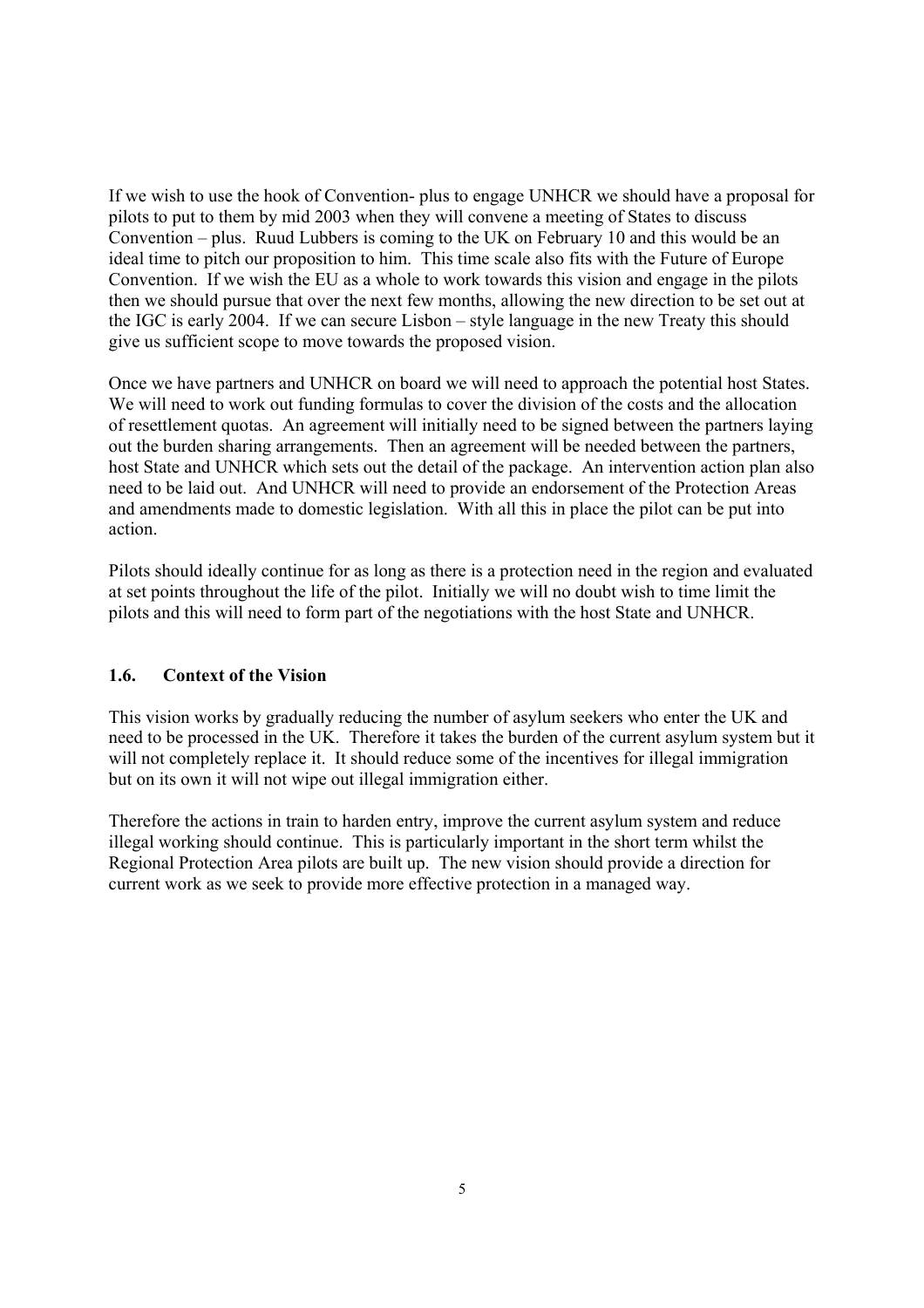# **RESTRICTED POLICY**

# **1. The Asylum System Today**

## **1.1. The Problems experienced by the UK**

It is clear that asylum is at the top of the political agenda in the UK. In 2002 the UK's share of the asylum burden increased by 16% of all asylum seekers in the OECD. Asylum applications in the 1980s were just a few thousand a year whereas in 2002 there have been around 7 000 each month. Only around 9% are granted full refugee status at the initial decision stage, yet we continue to experience great difficulty in removing failed asylum seekers from the country. Support costs for asylum systems now exceed £1bn per annum and recently the concerns over terrorists using asylum to enter the UK have topped the headlines.

## **1.2. The Problems experienced by Refugees**

Furthermore, the system does not provide well for genuine refugees. In order to protect ourselves from illegal immigration we have put up barriers to asylum seekers who now must pay criminal traffickers between \$5 000 and \$15 000 to reach the UK. This means only the rich and able make it to the UK whereas the vulnerable never manage to escape. The vast majority of refugees remain in the region near to their country of origin.

And as we seek to reduce pull-factors to the UK and control the spiralling support budget we make life more difficult for genuine refugees. Genuine refugees and indeed other legal immigrants are tarred with the brush of 'asylum seekers', increasing a term used to describe an illegitimate entrant to the UK.

## **1.3. The problems experienced by developing countries**

Although the UK considers itself to have large numbers of asylum seekers the burden is small compared to that borne by developing countries in regions where there are conflicts. In 2002, according to UNHCR, there was less than 1 million asylum seekers in the West whereas there were some 12 million refugees overall. UNHCR estimate that Western States spend around \$10 000 to process each asylum claim compared to the \$50 - UNHCR has to spend on protecting people of concern to them in the developing world.

# **1.4. A completely dysfunctional system?**

The problems listed above have led many to the conclusion that the current global asylum system is simply not working. This view is even held by UNHCR itself. Jeff Crisp, Head of Evaluation and Policy Analysis at UNHCR recently said, "it has been become increasingly evident that current asylum and migration management practices are to a large extent dysfunctional".

He states that the current system does not address the root causes of movements and that it is discriminatory with asylum in the industrialised world being only available to a small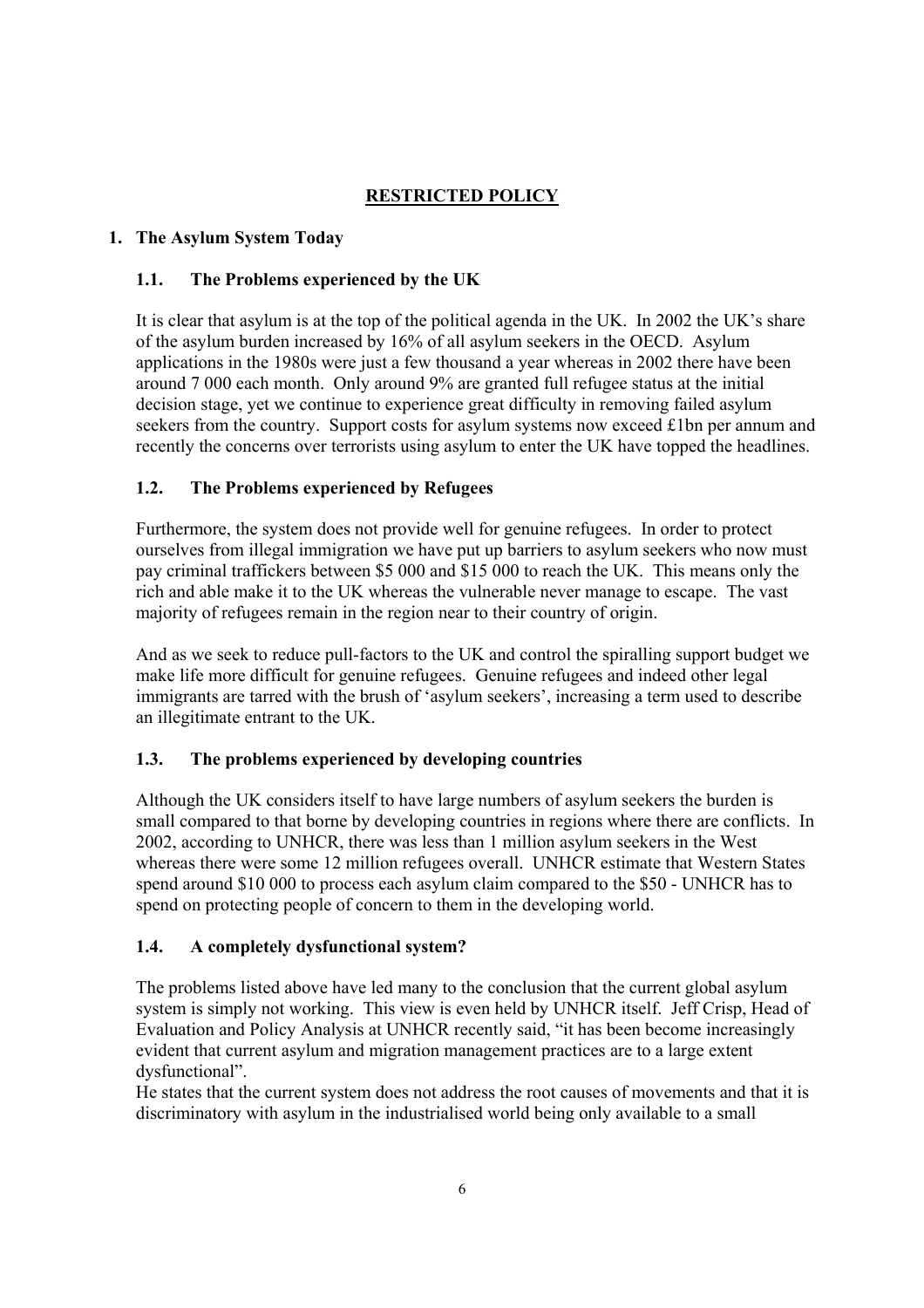minority. It is hypocritical as Western States say they support the Geneva Convention but seek to stop asylum seekers arriving on their territory. And finally it is dysfunctional because of the vast amounts the West spends processing claims whilst most refugees receive minimal assistance in their regions of origin.

# **2. Addressing the Problems**

## **2.1. Domestic Developments**

In the UK we have been working hard to rectify the problems of the asylum system. The NAI Act has now been completed and implementation is proceeding as a pace. The Delivery Plan is being finalised and we are working six objectives of securing borders to reduce intake, improving decision making, increasing removals, reducing asylum support costs, establishing managed migration and decreasing organised crime. There is confidence that the new measures will reduce asylum intake, on optimistic forecasts by around half by 2004.

# **2.2. EU Developments**

In the EU progress is being made on the agenda laid down at the Tampere Council in 1999 and there is reasonable confidence that the "building blocks" of the Common European Asylum System (CEAS) will be complete within the 2004 timetable. The minimum standards instruments and Dublin II (governing which State is responsible for an asylum claim) will make some contribution to levelling the playing field but there is still more to do to create a common system.

The second phase of creating the CEAS, after 2004, is still in the process of being defined. The Future of Europe Convention currently proposes that there should be a general Treaty base for the CEAS and a commitment to burden sharing. There will be a move to QMV once the minimum standards package is agreed. The new draft Treaty is being prepared and should be agreed at the IGC in early 2004. So far the UK has been pushing the Lisbon and the Seville agenda. We are keen to pursue more action in the source regions whilst tightening illegal entry to the EU and UK.

The UK still retains its protocols to enable us to maintain border controls, and opt-in to Schengen and asylum and immigration matters. Currently we have fully opted into asylum matters and have opted into Schengen and immigration measures that do not impact on our frontier controls.

## **2.3. International Developments**

At the Global Consultations led by UNHCR on the  $50<sup>th</sup>$  anniversary of the Geneva Convention, it was agreed that the Geneva Convention was still valid in the modern age, but it should built upon to enable the new issues to be addressed. Ruud Lubbers, the High Commissioner proposed the Agenda for Protection which aims to strengthen implementation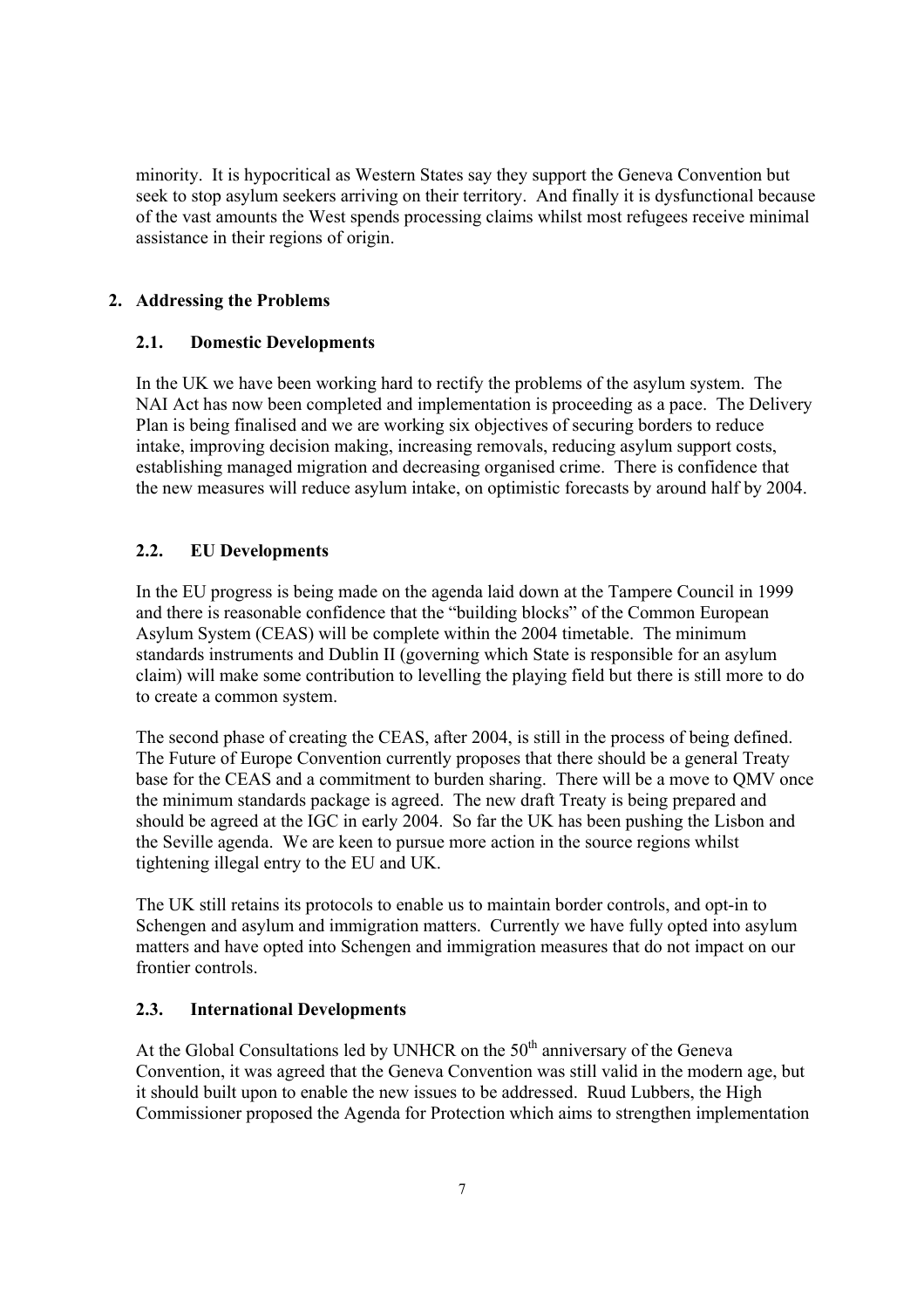of the convention, share burdens more equitably, build capacity to protect refugees and redouble the search for durable solutions.

In particular Lubbers has put forward the notion of Convention – plus which aims to provide better protection in the regions and reduce secondary movements. UNHCR has also proposed a new Forum, a group of States plus some possible NGO involvement, to take forward the Agenda for Protection and Convention – plus. So far other asylum seeker receiving countries have reacted positively to these moves by UNHCR but the concepts of the Forum and Convention – plus are currently ill defined and even within UNHCR the way forward is unclear. The UK, and if we can marshal other States and the EU, are therefore in a good position to set the agenda.

## **2.4. Limit of the Approaches so far**

Although there has been much activity recently to improve the asylum system it can be seen that at the domestic and EU level there is a limit to what can be achieved. With the current legislative regime the UK and the EU have only a limited amount of control over asylum flows. We can seek to harden entry, improve processes and improve burden sharing. But we will still have to accept and process every application for asylum made on the territory. And we will still only be helping a small proportion of the refugees who need protection in the world.

The problems of the asylum system stem from the global nature of asylum and the international agreements that are needed to control the system. To solve the problems we need to look at these.

## **3. Changing the Legislative Basis**

#### **3.1. The Geneva Convention and EHCR**

Two international instruments govern the current asylum system. Firstly, the 1951 Geneva Convention, which is based on the principle of non-refoulement. It states that n signatory State shall expel or return a refugee in any manner whatsoever to the frontier of territories where his life or freedom would be threatened on account of his race, religion, nationality, membership of a particular social group or political opinion. The UK has been a signatory to the Convention since 1951. There are now 144 signatories to the convention.

Secondly, the EHCR, which is relevant only to European States and since 2000 has been part of the UK law. It is Article 3 that is particularly relevant to asylum. It states that no-one can be subjected to torture, inhuman or degrading treatment. It is an absolute right. The courts have held that Article not only applies in the UK and Europe it also prevents anyone being removed to a place where they would be subject to torture, inhuman or degrading treatment. As such Article 3 largely mirrors the non-refoulement principle in the Geneva Convention and in fact is wider than it.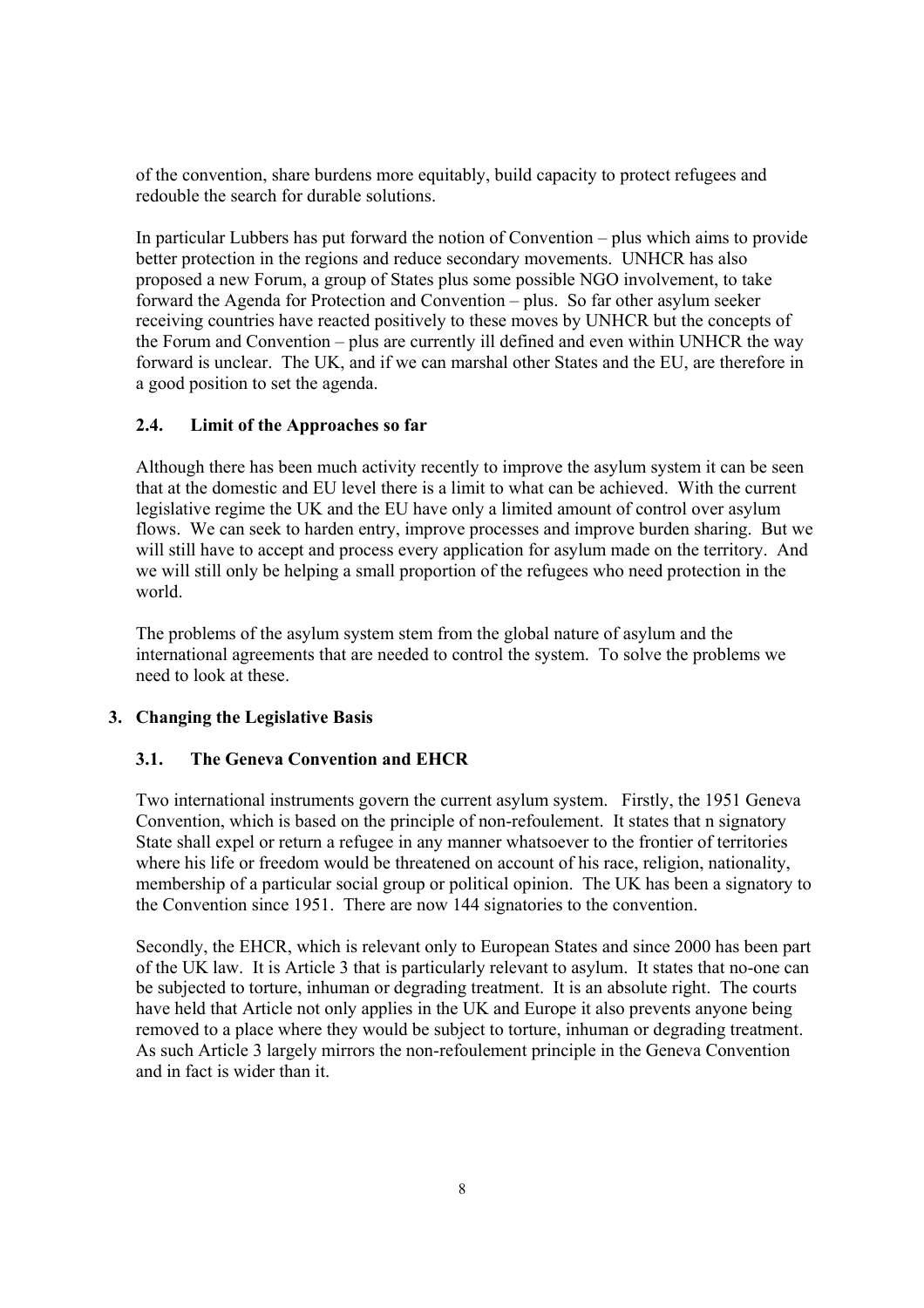## **3.2. Change to the Geneva Convention**

The option of renegotiating the Geneva Convention was discussed during UNHCRs recent global consultations. However, the idea was firmly rejected. In reality renegotiations with 144 States will simply lead to years of discussions. No one is confident that a new Convention could ever be acceptable to all States.

If we want to reduce our asylum obligations we could completely withdraw from the Convention. However, this will bring us little gain unless we can withdraw from or alter Article 3 of EHCR. If we could change Article 3 then withdrawal from Geneva Convention may be worth considering. The danger here is that a UK or European withdrawal would lead to the collapse of the Convention with developing countries reasoning that they need not tie themselves to obligations that the developed world is not prepared to keep. This would result in increased global flows of refugees with millions of people being left in limbo without protection. Therefore any future withdrawal from the Geneva Convention needs to be couples with an alternative protection regime for refugees.

## **3.3. Change to Article 3, EHCR**

We would need to change the extra territorial nature of Article 3 if we wanted to reduce our asylum obligations. Article 3 is the only article of EHCR, which applies to actions that occur outside the territory of the State. If we only had to concern ourselves with torture, inhuman and degrading treatment that happens in the UK we could remove anyone off the territory without obligation. Coupled with a withdrawal from the Geneva Convention refoulement should be possible and the notion of an asylum seeker in the UK should die.

To bring such a change to EHCR we could either seek to persuade the European Court on Human Rights to change their previous opinion or we could seek to renegotiate Article 3 in the Council of Europe. The latter is likely to be more successful although no other European State is yet talking about desisting any such change. If we wanted to make the change unilaterally we would need to repeal the Human Rights Act.

Given the controversial nature of making changes to human rights legislation we are more likely to have success if we sought a more minor change to Article 3. Rather than completely deny the extra territorial effect of Article 3. We could deny asylum to terrorists by this method saying that terrorists could be removed at least to face inhuman or degrading treatment. This would actually bring Article 3 into line with the Geneva Convention. It would not reduce the right to asylum for the vast majority but would assist with our security concerns.

The suggested more minor change to Article 3 is more likely to find favour with the courts than completely removing the right to asylum. Asylum is an ancient tight that the UK used to honour prior to the Geneva Convention and EHCR. Even if we withdrew from both these instruments the courts may decide that the UK retains its obligation not to return anyone to a place of torture or persecution under common law.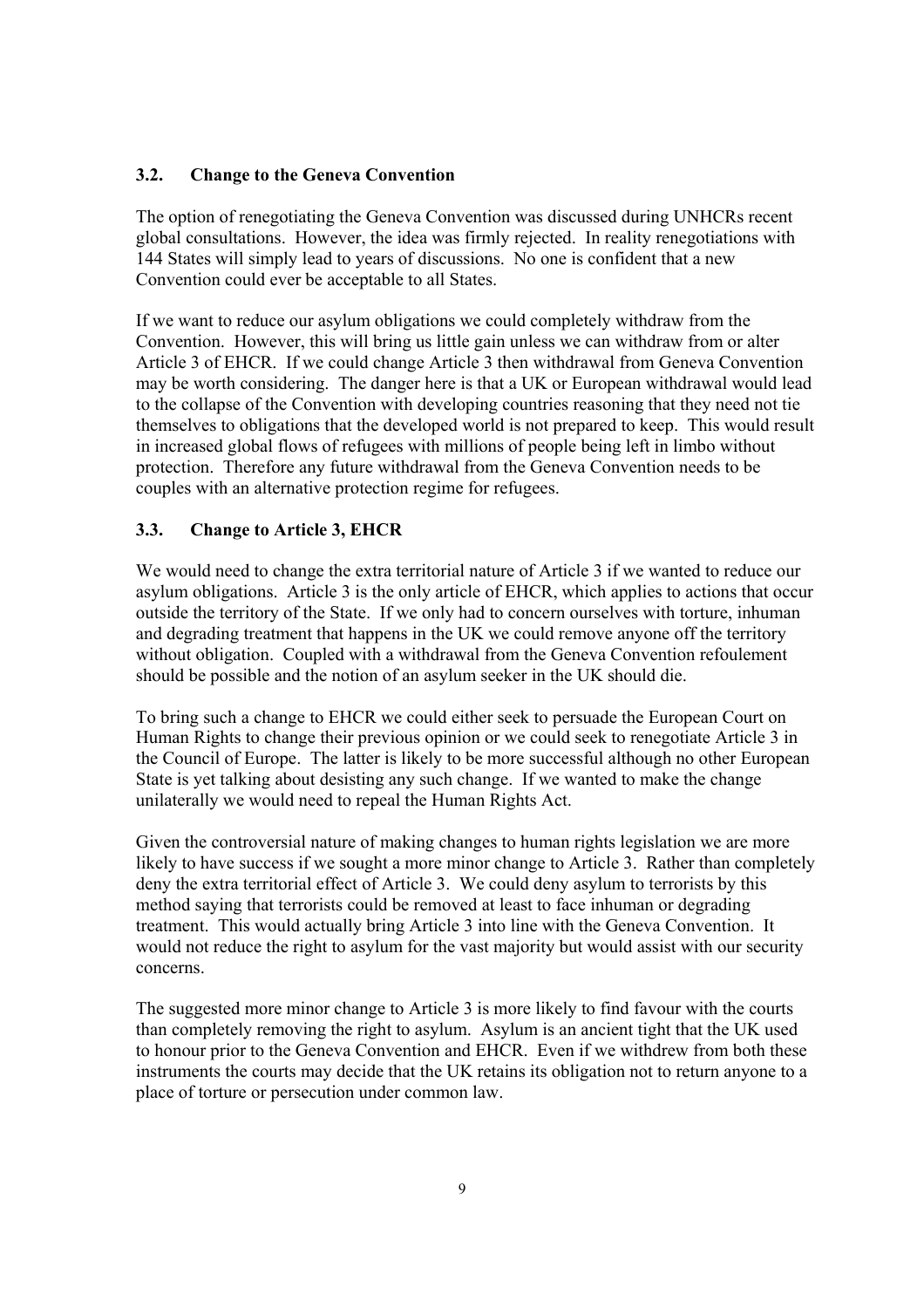# **4. An Alternative Protection Regime**

# **4.1. A Global Solution**

We have seen that there are no easy solutions to the asylum problems at the UK or EU level. Nor will a withdrawal from the Geneva Convention of Article 3, ECHR solve all the problems of those that need asylum in the world. Therefore, we need to look to a new global solution for refugees. It is only at the broadest international level that the real underlying problems of the asylum system can be solved. To manage global flows we need global solutions. Our aim should be two-fold:

- To provide a fairer system for refugees. We should be seeking to provide effective protection to a greater number of genuine refugees than the small proportion who reach the West. Gaining effective protection should not depend on the ability to pay traffickers;
- To reduce the unmanaged flows of asylum seekers. We are not seeking to deny access to the UK or the West for genuine refugees, rather we want to take those refugees who need permanent resettlement in managed flows rather than mixed with a large fluctuating number of economic migrants posing as asylum seekers.

These two aims are not necessarily in conflict. We can achieve them both by divorcing the provision of protection from migration.

# **4.2. Protection without migration**

Protection without migration means providing protection other than by allowing asylum seekers access to the territory of a State at least for the short tem.. Asylum seekers should have access to internationally controlled 'Regional Protection Areas' where they will find effective protection. Ideally these Regional Protection Areas should be easily accessible and near to the source country. Resettlement elsewhere in the world would be available where there is a long-term protection need and by managed schemes.

The notion of Regional Protection Areas would not be necessarily require a change to the Geneva Convention or to ECHR. Rather it would be a new way of providing protection with continued adherence to the non-refoulement principle. Assuming it is accepted and is effective it could provide a basis for new reformed Geneva Convention in the longer term.

# **4.3. The 4 Element Protection Package**

A new global asylum system should have four key elements:

• Quality protection provided for refugees near to their source country in a Regional Protection Area.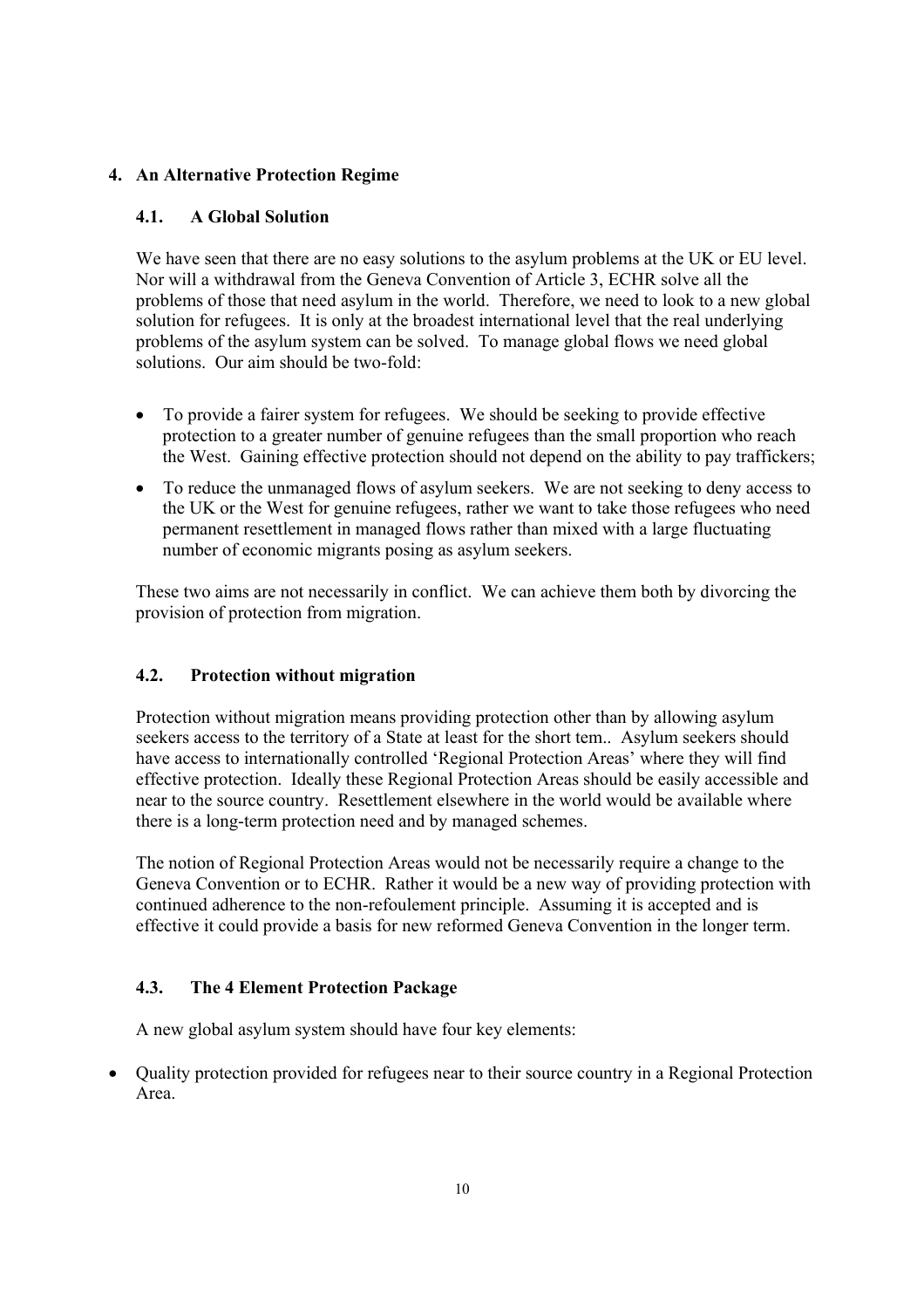- Asylum seekers that arrive spontaneously in a funding State returned to the appropriate Regional Protection Area for protection.
- $\bullet$  Intervention<sup>1</sup> in source countries to stem flows and enable safe and sustainable return as soon as possible.
- Long term solutions by managed resettlement schemes for those most in need.



### **5. Element 1 – Regional Protection Areas**

### **5.1. The basic principles of Regional Protection Areas**

 $\overline{a}$ 

Regional Protection Areas are areas where asylum seekers and refugees can find protection. They would be open to any asylum seeker from an agreed list of nationalities in the region and accept returns of asylum seekers of those nationalities who had applied for asylum elsewhere. They would be operated by an international organisation but hosted by a Nation – State. They may arise in response to a particular refugee situation or they may exist more permanently, able to accommodate whatever is the latest flow. Processing for resettlement would operate in the Protection Area enabling certain refugees to be resettles elsewhere.

 $<sup>1</sup>$  In this context 'intervention' means all activity undertaken in another sovereign State both coercive and non-</sup> coercive activity. Therefore it ranges from diplomacy, to development, sanctions, to conflict resolution and at the extreme, to military action.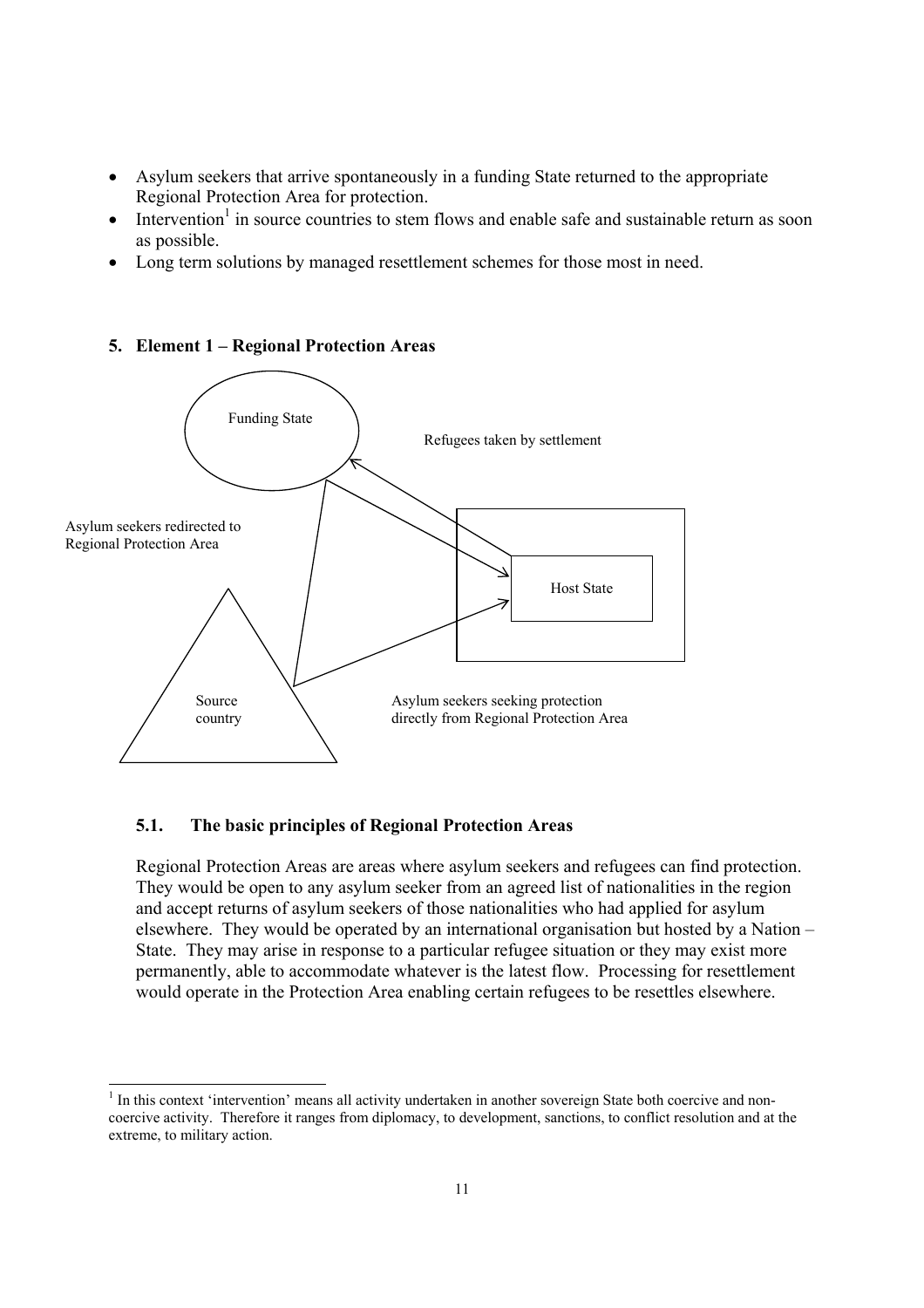### **5.2. Effective Protection**

Under this vision Regional Protection Areas must provide effective protection. Unfortunately there is no international agreement on what constitutes effective protection and UNHCR have recently started a debate on this point linked to their Convention – plus agenda. Even without full agreement it is clear that at a basic level there must be primary humanitarian assistance – food, shelter, and health services – and there must be no risk of persecution or refoulement to the source country. In order for the UK and the rest of the EU to use Regional Protection Areas the notion of effective protection must also be sufficient to be compliant with Article 3 of ECHR. This means that there must be no risk of torture, inhuman or degrading treatment, either directly in the Protection Area itself or by removal from the Area.

The Regional Protection Areas would not be 'international territory' rather they would be controlled by an international organisation, probably UNHCR (see paragraph 10.5). As far as possible the Protection Areas should not be refugee camps rather they should offer the opportunity for refugees to live as normal lives as possible. In some cases a Regional Protection Area may mean an area where refugees can live with additional international assistance. In other cases it may mean providing dedicated support and housing for refugees in a controlled area. In all cases no one would be forced to remain in the Protection Area. However, the host State would have the right to remove any asylum seekers found elsewhere on their territory to the Regional Protection Area.

We would probably want to provide some form of access to education and work in the Protection Area. However, this provision will need to be balanced with the provision of such benefits to the host community to ensure that refugees are not viewed as receiving better treatment (see paragraph 5.3). Particular care will need to be taken to ensure that women and children are safe in the Protection Areas. There is considerable evidence to show that in many such refugee situations women and children become subject to sexual abuse and exploitation. It will also be important to ensure that combatants do not gain access to Protection Areas and the Areas are not used for military purposes. Eliminating these protection difficulties will be challenging but experts suggest that in most cases the problems can be overcome by better funding and management of protection.

## **5.3. Location of Regional Protection Areas**

The Protection Areas would ideally be near to source countries to enable to swift repatriation. However, they could be anywhere, including in the UK. Potentially Regional Protection Areas could be set up in an area of a source country itself. As the Protection Areas would not be places of detention they would need placed in accepting communities. Importantly the sitting of a Regional Protection Area should not cause destabilisation in the region. We know from experience, particularly in central Africa, that large numbers of refugees in a region can cause knock-on conflicts. There may need to be a range of Protection Areas to deal with the different nationalities and ethnic groups in the region.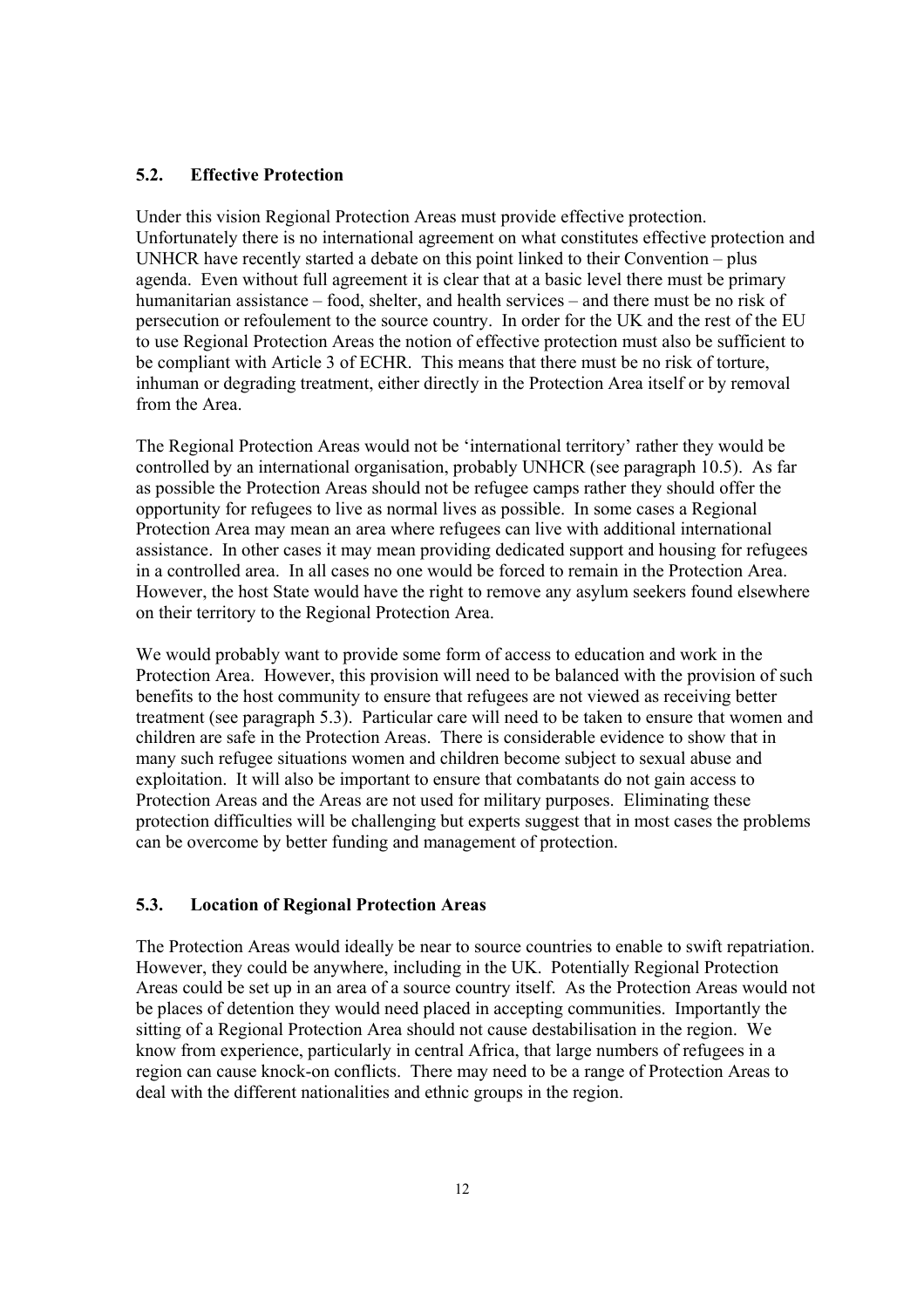Also, there is a clear link to the general development standards in the region. The basic humanitarian assistance a Protection Area provides should not be significantly higher than the local communities' resources otherwise it will act as a magnet to those in need in the surrounding area and cause resentment. However, if the standards in the Protection Area are significantly lower than the surrounding communities', refugees may decide it is better to live illegally in the region than receive the allocated protection.

Countries would be persuaded to host a Regional Protection Area largely because they are probably dealing with a large refugee population already. The international community would therefore offer to support that refugee population in a better way. The host country gains further because the establishment of the Regional Protection Area is coupled with real international efforts to end the refugee flows and stabilise the region. In return the international community would expect the host country to allow back into the Protection Area asylum seekers who had arrived elsewhere. Resettlement opportunities would be offered to the genuine refugees if the situation was protracted and help offered in integrating the remaining refugees into the region and removing the unfounded claimants (see long term solutions in paragraph 8).

### **5.4. Processing in Regional Protection Areas**

On establishing a Protection Area the host State, funding State, funding States and international protection organisation would agree the list of nationalities and ethnic origins for which the Protection Area would cater. Any asylum seekers of these nationalities or ethnic groups could go there and claim asylum. Other nationalities and ethnic groups could be accepted where the international organisation, host State and funding States agreed to do so. There would be initial screening to establish identity, register and check for security risk cases.

In the medium to long term it would be necessary to decide whether those arriving qualify for protection. However, in the short term, perhaps for the first 6 months, temporary protection could be provided to all without any determination of status. Ideally processing would not be necessary because the asylum seekers will be able to go home quickly and it is more efficient to provide for all rather than determine claims.

Where processing is necessary it would be the UNHCR body who undertake the processing. They should be operate a transparent and fair decision making process using trained officers. Ideally advice would be available to the claimants but there would not need to be a right to a legal challenge to the decision. As UNHCR would be an independent body the only remedy would be an administrative review of the decision, perhaps by a senior board on the papers only.

If the claim is unfounded there would need to be removal from the Area. If the claim is founded then a place in the Regional Protection Area is secure. Ideally they would only need to remain in the Regional Protection Area for a short period of time before they can return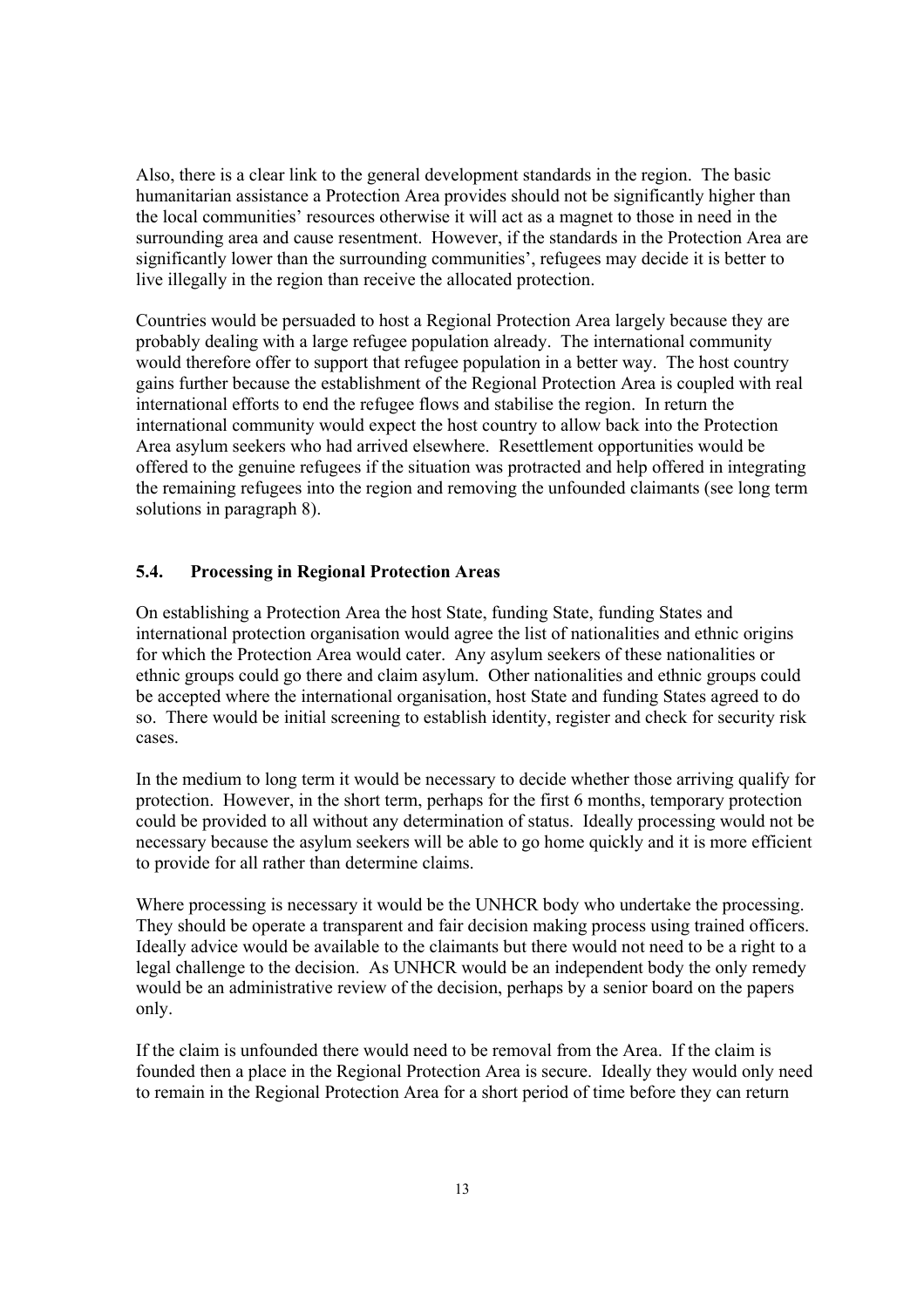home. If the protection need is long term then other options will need to be pursued (see paragraph 8)

### **5.5. Coping with the Protection Demand in the Regions**

If Regional Protection Area operate an open door policy to asylum seekers of certain nationalities it may be difficult to provide sufficient capacity to meet the protection need in a region. This may be because of a sudden mass influx situation. Or it may be because there are already large numbers of refugees in the region and Regional Protection Areas cannot be built up immediately to cater for all the refugees.

In these circumstances it may be necessary to have different grades of protection available in the region. Initially the focus would be to provide a base level of protection for all in need along the lines of current UNHCR activity in the regions. The next step would be to look to improve the quality of protection available at least in one area aiming to reach a level whereby returns from Europe in compliance with EHCR would be feasible. This grade A Regional Protection Area would be reserved for two primary groups : firstly, asylum seekers that arrived spontaneously elsewhere and who are returned from other States for protection and processing; and secondly, those classified as particularly vulnerable and who are likely to fit the criteria for a resettlement place. It follows that resettlement processing would primarily operate from this grade of Regional Protection Area.

Having two grades of Regional Protection Areas would make the situation more complex and would necessitate restrictions on access and differentiated registration procedures. Ideally it should be viewed as a short-term staging post on the road to effective protection for all.

## **6. Element II – Returns to Regional Protection Areas**

#### **6.1. Return by the safe third country principle**

Returning asylum seekers that spontaneously arrive in the UK to a Regional Protection Area for protection is a key part of the vision. It works on a principle similar to that of safe third countries. We would be saying that asylum seekers do not need protection in the UK because there is another safe third area where they can access adequate protection in the UKI because there is another safe third area where they can access adequate protection. The principle works within the Geneva Convention framework.

The safe third country notion is now relatively well accepted and practised internationally and in the UK we have recently extended its use to those arriving from the accession countries. However, it would be a step further on to extend the principle to artificially created internationally controlled areas that are Regional Protection Areas. As we do not yet have anything quite like Regional Protection Areas there is no clear authority from the courts as to whether they would be regarded as sufficiently safe for returns. Nevertheless, the indications are encouraging. The High Court has accepted that it is possible to return a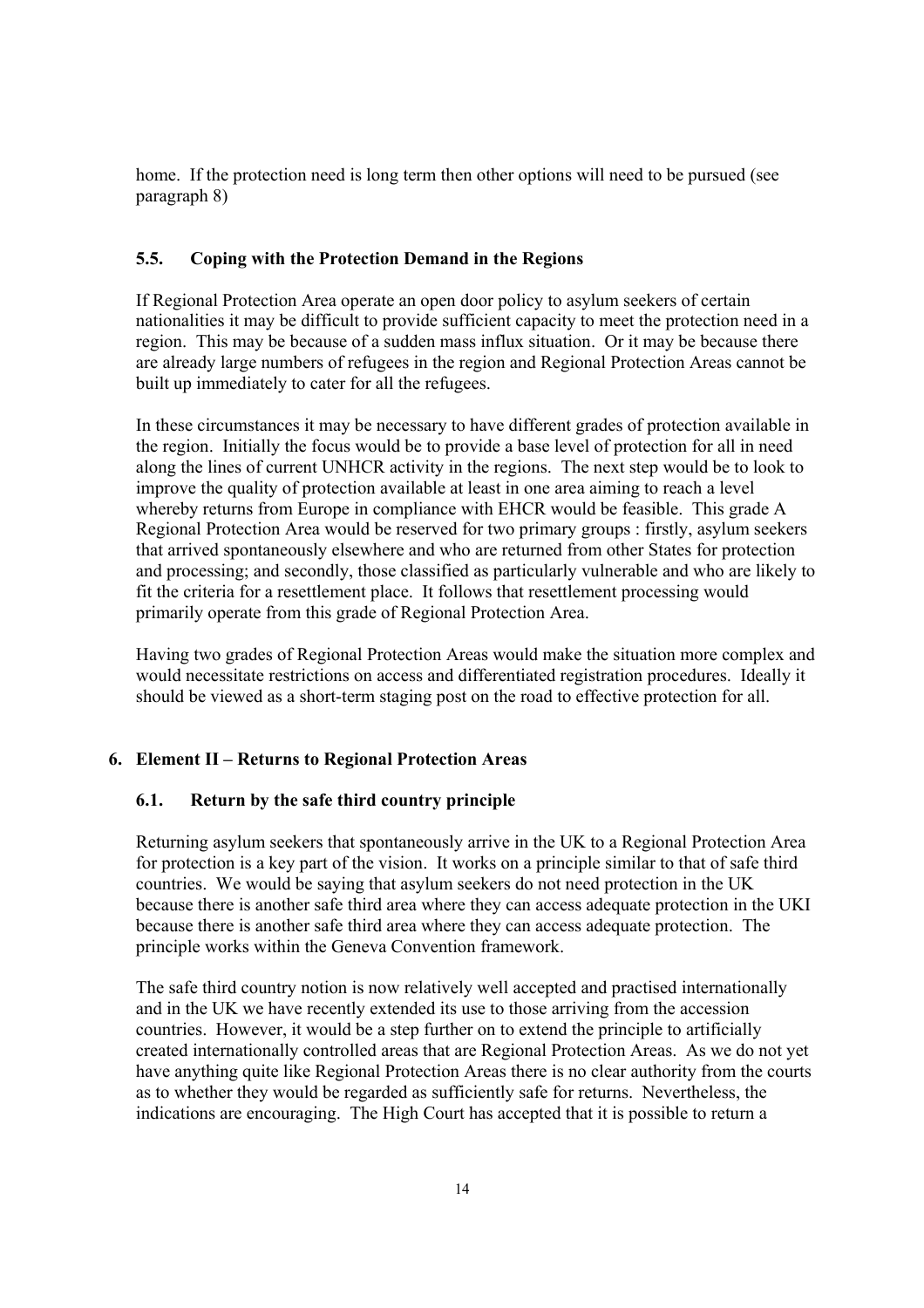Kosovan to the UN protected area in  $Kosovo<sup>2</sup>$ . The Immigration Appeal Tribunal recently found the opposite on return of an Iraq Kurd to the protected areas in Northern Iraq<sup>3</sup> but he case is being appealed to the Court of Appeal. Lawyers suggest that the presence of the UN may be the key difference as they provide protection in Kosovo, whereas in Northern Iraq the safe area is more State-like.

To ensure that return to Protection Areas are possible we will need to place test cases before the courts at an early stage. Yet, there are action we can undertake that should persuade the courts that returns to Regional Protection Areas are legitimate and safe.

# **6.2. Legitimising Return**

The most important factor in legitimising return is to ensure that the protection provided in Regional Protection Areas is truly effective protection. Particularly at the outset, when there is no evidence of experience, we will need to be able to demonstrate that there are systems in place so that no-one is refouled from a Protection Area and that no-one is subject to persecution inside the Area. Here the tri-partite agreement between the host State, funding States and international protection organisation (see paragraph 10.1) will be significant. It will set out how protection will be provided, by who, and will show the commitment of the funders to the continued provision of the protection.

We will also need UNHCR. Although the actual protection in Regional Protection Areas could be provided by another organisation we need the endorsement eof UNHCR in returning asylum seekers to the Protection Areas. If UNHCR consider the Areas to be inadequate for returns or they disagree with the principle then we will have difficulty persuading the courts that it is acceptable. The best solution would be for UNHCR to make a public statement expressing their satisfaction with Protection Areas and returns to them.

We will probably also require an amendment to domestic legislation. Section 12 of the Immigration and Asylum Act 1999 includes safe third countries provisions. We should add Regional Protection Areas to these provisions specifying, in secondary legislation, which nationalities can be returned to which Areas.

# **6.3. The practicalities of Return**

Returns to Regional Protection Areas would operate on a similar basis to current safe their country returns. When asylum seeker makes a claim, say at Dover, he would have a screening interview. His fingerprints would be taken and his nationality established. Where he is from a nationality allocated to a Regional Protection Area he would be informed that he will be removed to a Protection Area and given the opportunity to consult a lawyer prior to removal. He would be taken into detention whilst his removal to the Protection Area is arranged.

<sup>1</sup> <sup>2</sup> Vallaj

<sup>&</sup>lt;sup>3</sup> Magdheed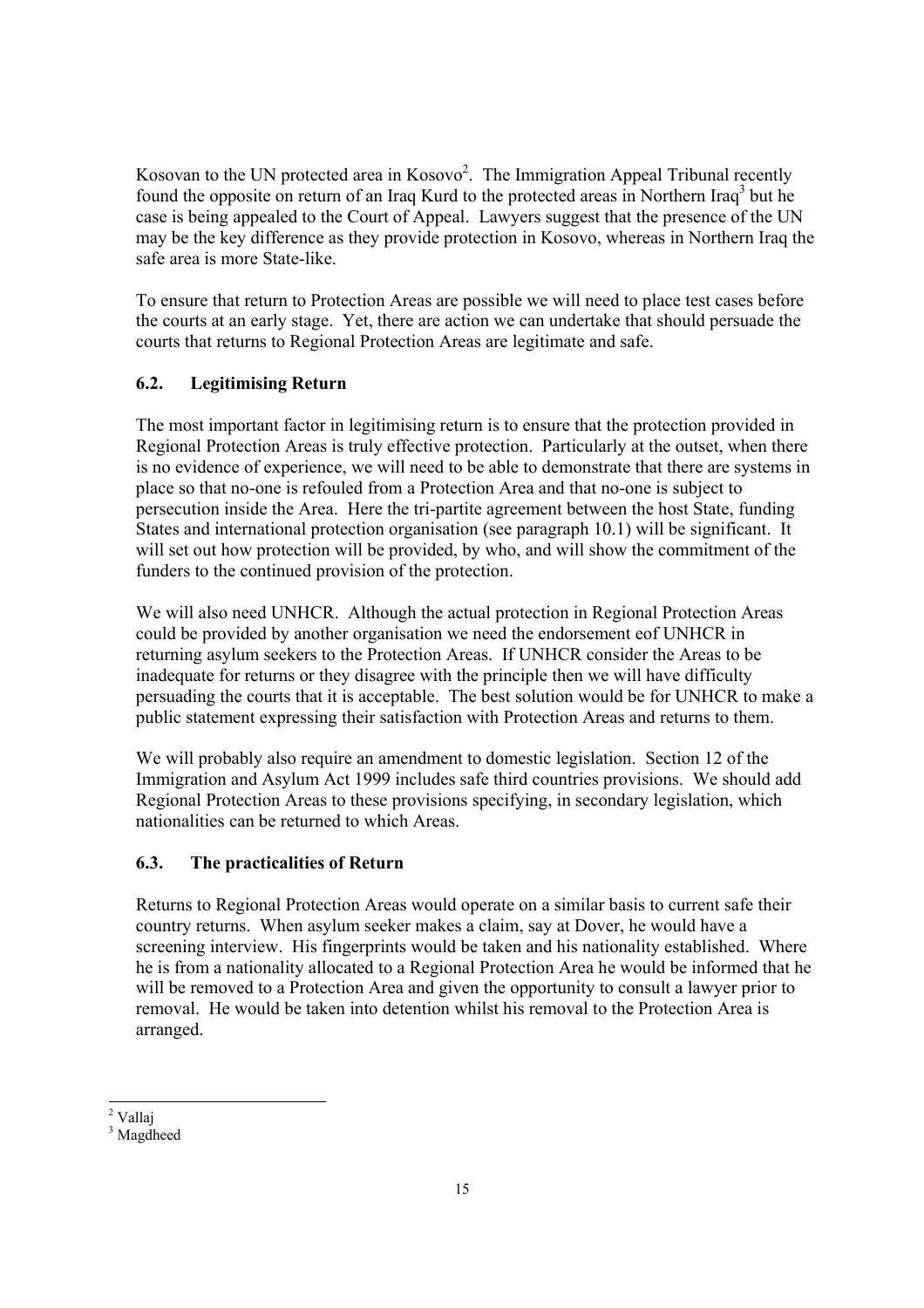Challenge to removal to a Protection Area would be by non suspensive appeal from the Protection Area itself. Prior to removal the asylum seeker would, as always, be able to bring a judicial review action. As far as possible the High Court should be able to deal with these applications swiftly as under the current non-suspensive appeal arrangements.

## **6.4. The deterrent effect of Return**

Returning asylum seekers to Regional Protection Areas should have a deterrent effect on economic migrants and others, including potential terrorists, using the asylum system to enter the UK. However, the deterrent effect will only be significant where there is a sufficient coverage of Protection Areas and there are reduced opportunities for asylum seekers to claim to be of a different nationality in order to avoid removal.

Consideration will therefore need to be given to establishing Regional Protection Areas in regions where there are not large numbers of refugees yet there is a large demand for economic or other migration to the West which results in abuse of the asylum system. Here Regional Protection Areas may operate much more as of territory processing centres. There would only be a few people who need to access the Protection for protection daily. Largely the Protection Areas would cater for those who claimed asylum spontaneously in the West and their claims are then processed in the Regional Protection Areas. The regions bordering the new enlarged EU may be particularly relevant for these types of Regional Protection **Areas** 

#### **7. Element III – Intervention**

#### **7.1. A true end-to-end process**

In the proposed global vision it is vital that a hostilic approach to refugees is taken. The system must be truly end-to-end beginning with reducing the need to flee and continuing until sustainable return or integration elsewhere has been achieved. Therefore the establishment of a Regional Protection Area must be coupled with development, respect for human rights and conflict resolution activity in the region. In addition the pressure to migrate and refugees should be a factor in all development and other intervention activity.

## **7.2. Preventative action**

The best solution for refugees is that there should not be any refugees and no-one should be forced to migrate. Therefore the international community should be working to reduce refugee flows before they occur by working to improve human rights adherence throughout the world.

We know that human right standards are closely linked with development and in this context the international community already focuses on these issues, for example by funding from the World Bank. Action also happens at an EU and individual State level. Development activity is rightly focused on assisting the most poor, rather than those most likely to become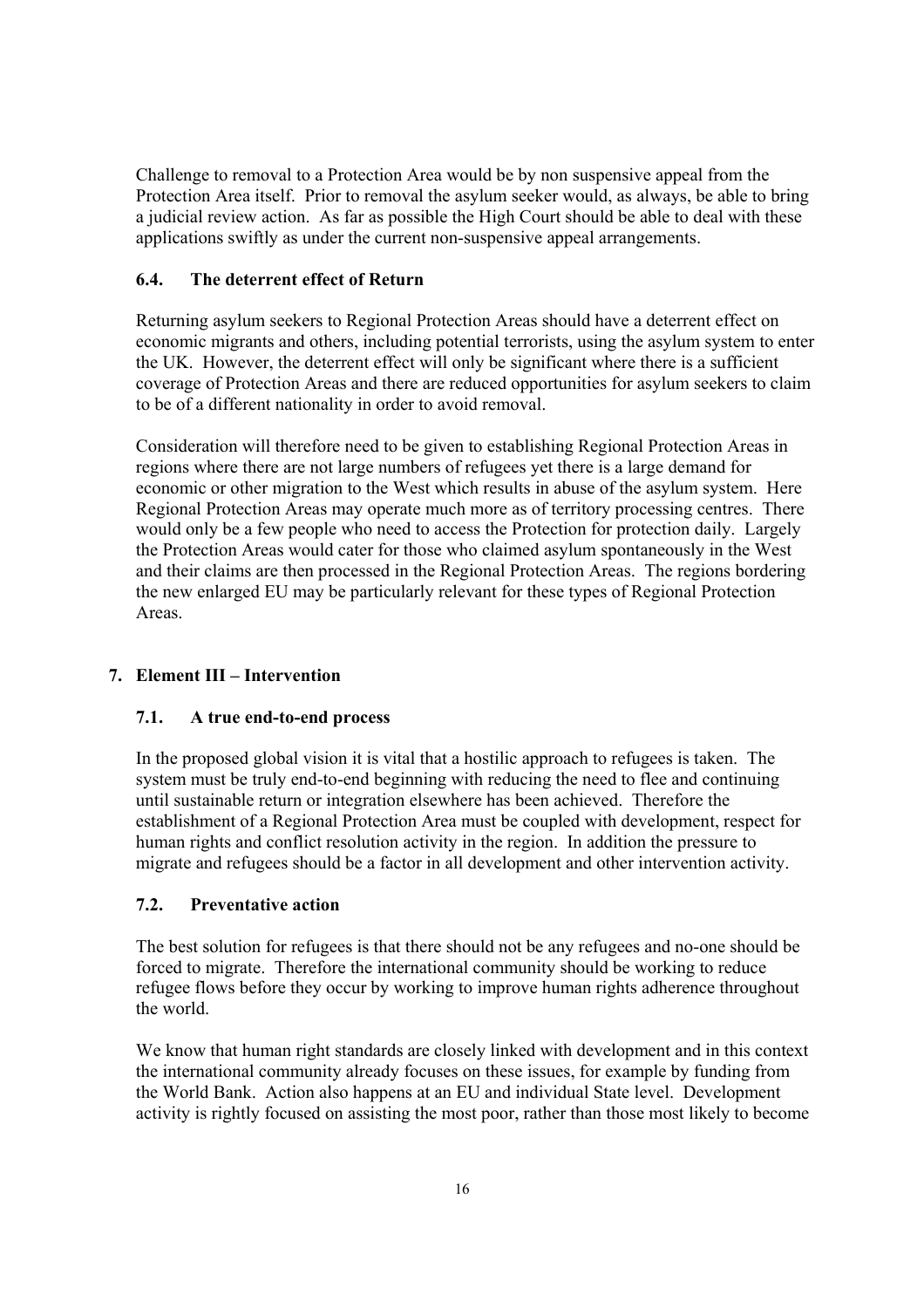refugees, but there is a significant overlap between these two groups and we should continue our efforts to understand the links between development and forced migration. In this context the work of the WTO and IMF and wider trade, economic and diplomatic relations between States are all relevant.

We also know that conflict produces refugees and now FCO, DfiD and MOD have a joint target to improve the effectiveness of conflict prevention where the UK can make a significant impact. Since the end of the Cold War NATO is also redefining its role to include peace-keeping operations. This can be key in enabling potential refugees to stay or return to the region.

Any coercive intervention in other States is of course controversial and the frequently quoted examples of Kosovo and Rwanda, highlight the lack of an international regime that governs such intervention. In response to Koffi Annan's plea to the international community to reach a new consensus on when such intervention is justified the International Commission on Intervention and State Sovereignity (ICISS) was formed<sup>4</sup>. They concluded that State sovereignty implies a responsibility for the protection of its people. Where a State is not undertaking this responsibility due to war, repression or State failure, and the population is suffering serious harm, then the international community has a responsibility to intervene. They term such intervention 'the responsibility to protect'. Such intervention should be preventative as far as possible, always proportional and include a responsibility to rebuild.

In terms of truly assisting refugees the ICISS proposals go to the heart of the matter by imposing an international responsibility to protect persons in their source country. Under this vision, the ICISS proposals should form part of a new asylum system. However, many nations are much more wary of an interventionist stance than the UK and adoption of the Commission's proposals by the UN is not foreseen in the near future.

## **7.3. Enabling Repatriation**

Where there are refugees we should work to make their protection need short term only. UNHCR is clear that the best solution for refugees is repatriation in their home country and this should be the aim of the new system.

Where refugees are subject to persecution from the State, resolving the problem may mean changing or ultimately removing the regime. We know that this is difficult to achieve and can require significant intervention hence leading to all difficulties mentioned above. Where refugees are subject to non-State persecution the situation may be slightly easier. Here it is necessary to persuade and enable the State to take action to protect the individual. We may be able to take action to improve the law enforcement agencies of the State or perhaps the international community could provide the in country protection necessary for certain groups. There is a scope for a more innovative approach here. For example, by working with relevant NGOs we may be able to support women in a source country who would otherwise be persecuted.

1

<sup>&</sup>lt;sup>4</sup> ICISS, The responsibility to Protect, December 2001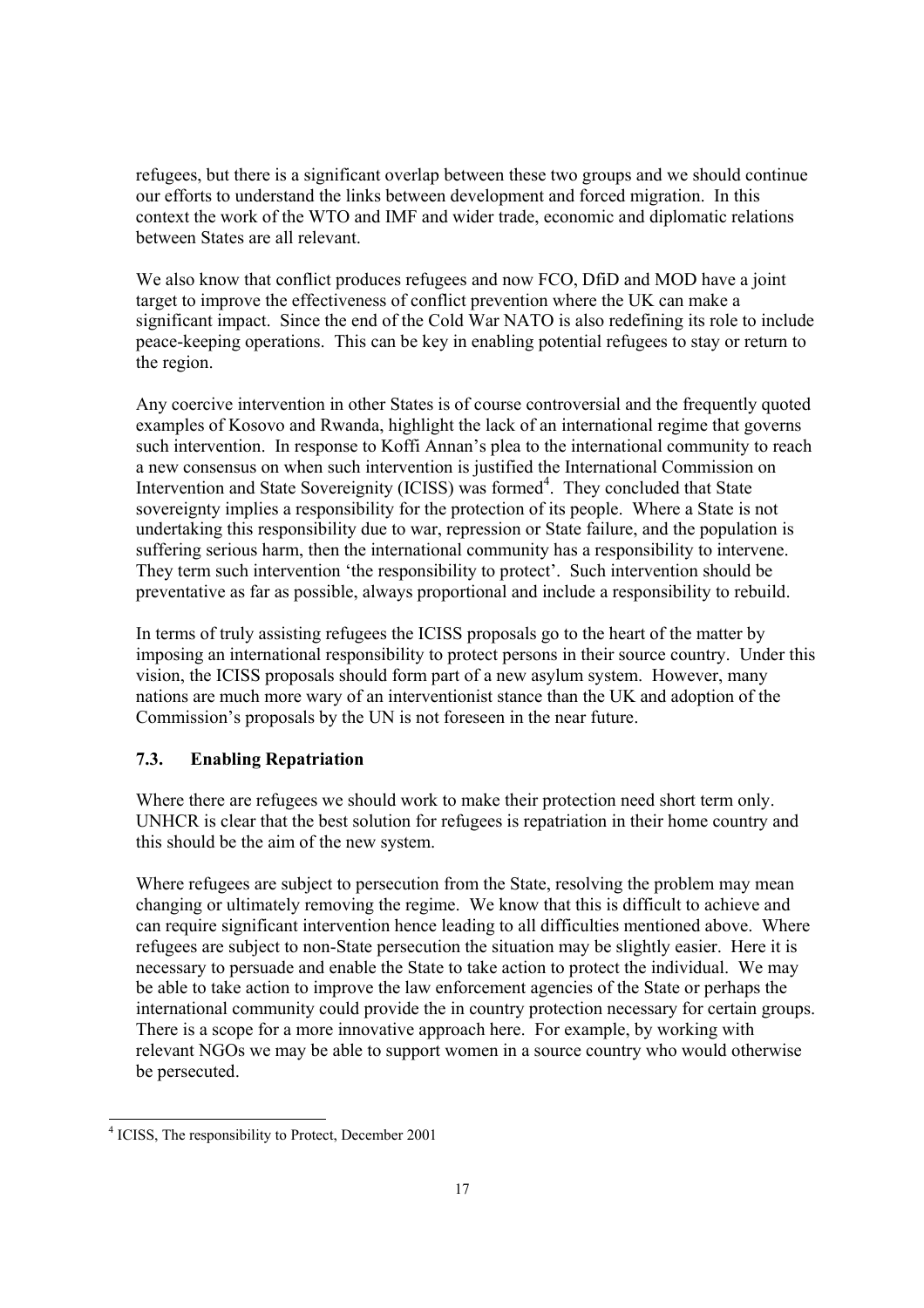To ensure that every Regional Protection Area is coupled with intervention funding States should create an intervention action plan. Such action plans would be specific to each refugee producing situation. They would draw together for a whole raft of actions that impact on the aim of enabling refugees to go home as soon as possible. In this context they should be linked to an exit-strategy for each Regional Protection Area.

### **8. Element IV – Long term solutions**

### **8.1. Resettlement Quotas**

Even with a clear commitment to repatriation it is unlikely to be possible in all cases and for all refugees. Intervention will not be possible or wholly successful in every situation. Resettlement will therefore be necessary to enable a number of refugees to be moved outside of the region and integrated into another State. Resettlement schemes are a key part of the Regional Protection Area package agreement. They are important not only as a way to provide long term solutions for refugees but also to enable States to share the burden of refugees. All those States that wish to use Regional Protection Areas to protect asylum seekers that arrive spontaneously on their shores should be required to operate resettlement quotas.

Resettlement quotas should not be negotiated on the basis that all Regional Protection Area residents would gain resettlement. The majority of refugees, as now, would remain in the region. Yet, the size of resettlement quota should be sufficient to demonstrate that funding States are committed to refugees. Certainly the number accepted by resettlement must be greater than the number of spontaneous arrivals that are returned to the Regional Protection Area otherwise criticisms of 'dumping' on the developing world will be well founded. Funding States should share the burden by taking some refugees under resettlement and then by providing funding and assistance to the remaining refugees in the region. The balance between the resettlement quotas and funding for refugees in the region would probably be different for each refugee situation.

### **8.2. Operating Resettlement Schemes**

As resettlement would be organised on a quota basis it follows that resettlement cannot be a right. The UNHCR body would consider resettlement for refugees according to set criteria. Again, their processes should be fair and transparent but there would be no legal appeal available. States should take the needy through resettlement schemes. If they wish to cherry pick refugees they should do so by their economic migration routes. There is no reason why information of economic entry routes to the West could not be available in the Regional Protection Areas.

Funding States will probably also want to undertake their own screening of resettlement applications for security purposes. Terrorists can already be excluded from Geneva Convention protection under the Convention but States may wish to impose tighter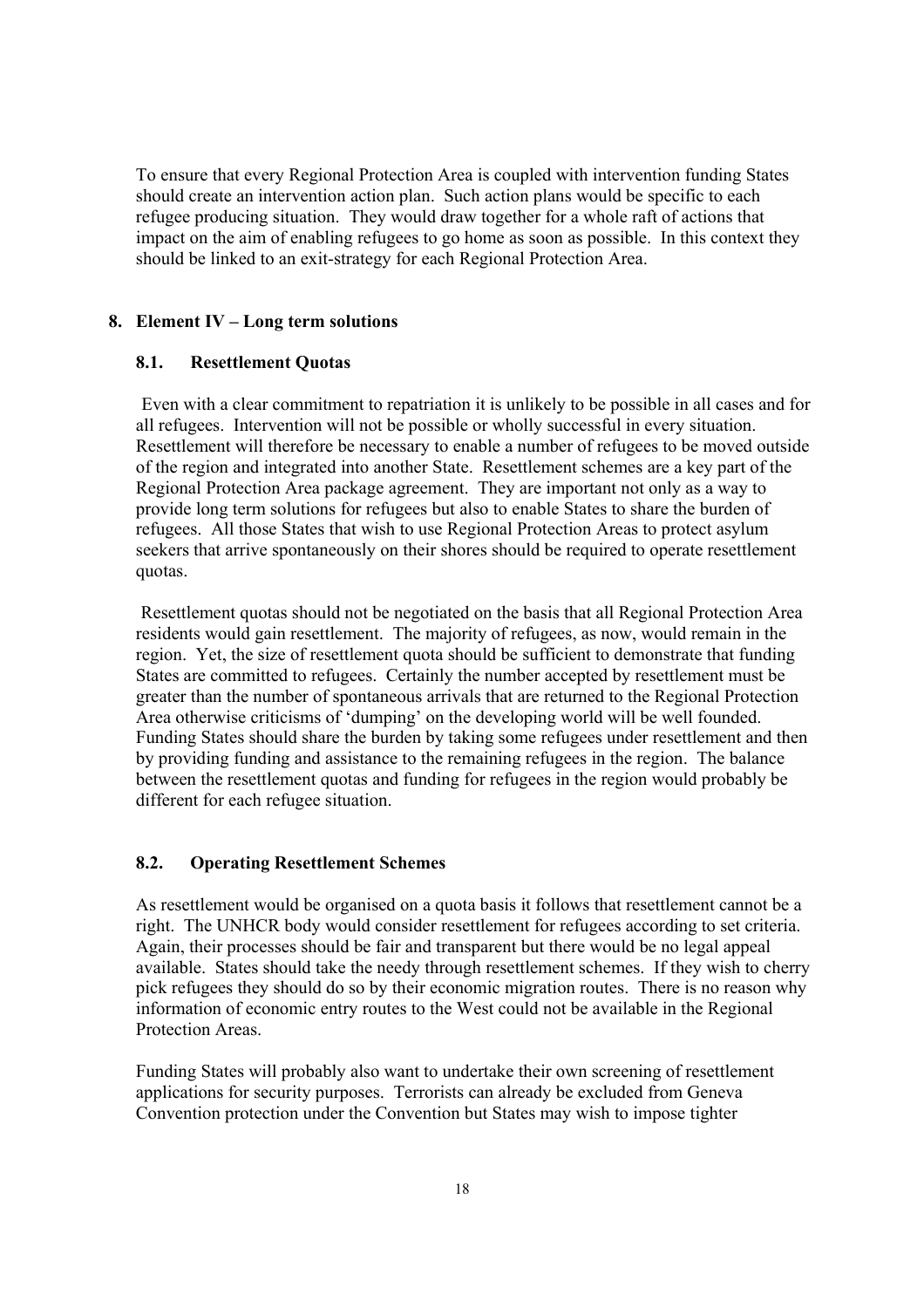restrictions on resettlement. This screening could take place within the Protection Areas or from the funding States themselves.

## **8.3. Integration of resettled Refugees in funding States**

Funding for resettlement should come from, as far as possible, community groups in receiving countries sponsoring refugees. Under this model community groups would pay for the costs of resettlement and provide support for the refugee on arrival helping them to settle and integrate in their new home. The community will therefore have a stake in resettlement and there will be people to welcome refugees to the UK.

However, the refugees are likely to need language training, information about the systems, rights and responsibilities in their new home and assistance to find work. As integration is a two-way process between immigrants and host communities, the cost for the training of refugees needs should be shared between the taxpayer and the refugee themselves. This is covered in more detail in the Future of Migration work.

## **8.4. Local Integration in the Region**

The alternative long-term solution for refugees is to be integrated locally into a State nearby their source country. This happens extensively already either informally by refugees simply establishing themselves in a neighbouring State or with the support of UNHCR for example in West Africa. It is likely to remain important under this vision because in a protracted refugee situation Funding States will not be able to take all refugees by resettlement and some refugees are likely to prefer to stay in the region.

Local integration can be very successful, particularly where it is supported by integration assistance, as refugees are able to remain near their home in a culture that is probably not that unfamiliar to them. However, care always needs to be taken that Host States are not overwhelmed. By establishing Regional Protection Areas in the regions funding States will be seen to have greater responsibility for providing long-term solutions for the refugees in the Protection Areas. Therefore, efforts to support local integration will need to be included within the protection package and balanced careful with both the development needs of the region and the size of resettlement quotas.

## **8.5. Returning Unfounded claimants**

Within Regional Protection Areas there are likely to be a proportion of asylum seekers who do not qualify for protection. It will be the responsibility of the UNHCR body to remove these persons from the Regional Protection Area. Ideally the number of non-genuine refugees should be low, as the living standards in the Area should be similar to that of the source region. Where removals are necessary voluntary assisted removals should be pursued as far as possible.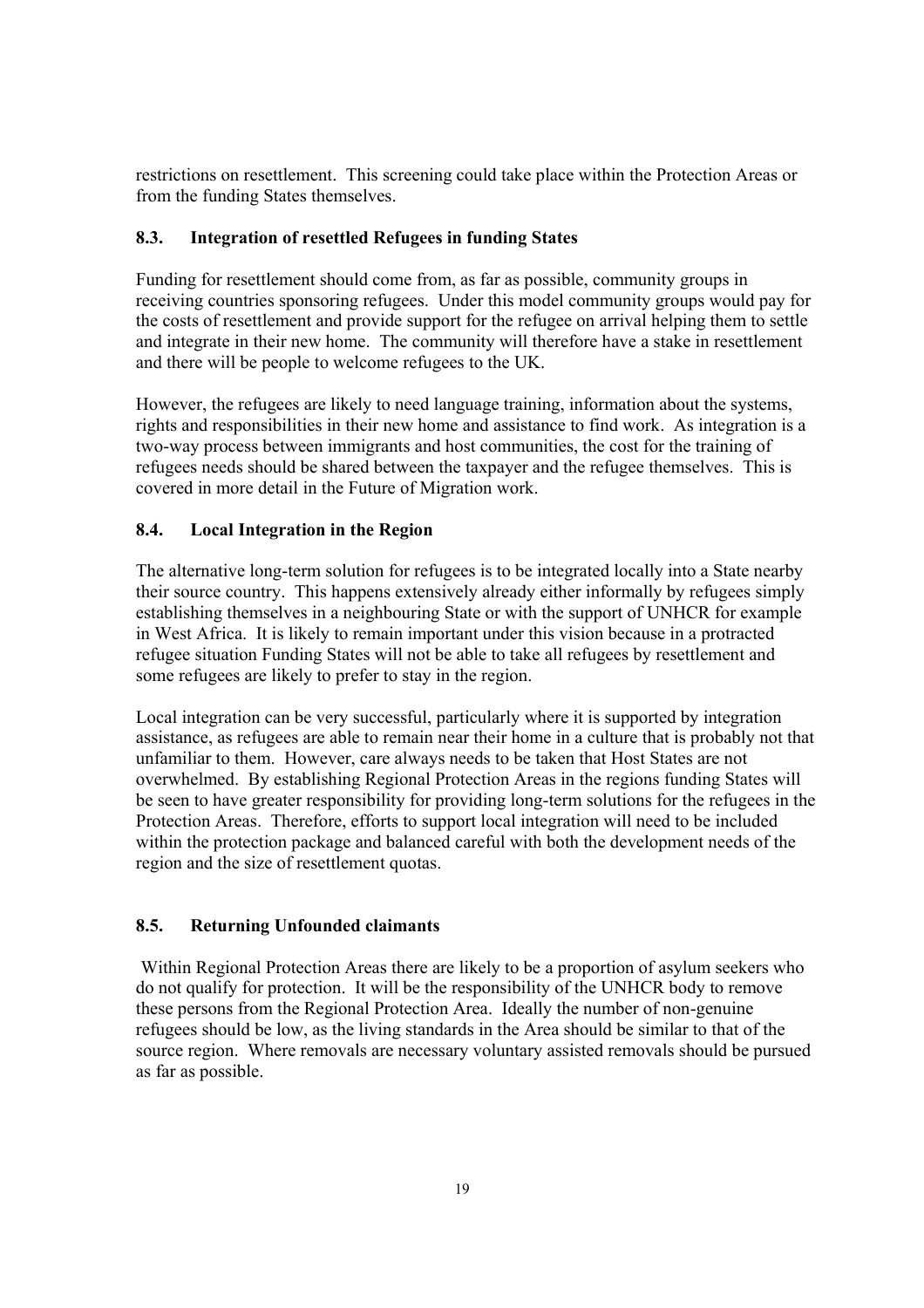To enable returns the challenges of persuading States to accept back returnees and arranging the necessary documentation for return will remain as in the current system. Therefore, within the Regional Protection Area package negotiations with source countries will be important. Again, ideally such negotiations should be easier than at present because removal from Regional Protection Area, as opposed to removal from the UK, will not lead to the same consequential loss of remittance income. As the failed claimant will be in the Region physically arranging removal should be less complex than in the current system.

### **8.6. Lifetime of Regional Protection Areas**

If Regional Protection Areas are not suitable for long term residence then they should only exist for a limited period of time. However, we know from experience that many refugees live in camps for decades for example in Tanzania. It is here that the package approach to Regional Protection Areas is important. The establishment of a Regional Protection Area must be coupled with intervention efforts in the source country and resettlement schemes must be in operation. The continued existence of a Regional Protection Area should focus the mind on efforts to secure long term solutions for the refugees.

In establishing a Regional Protection Area it should be made clear that the Protection Area is not intended to be permanent. There should be regular reviews of the situation and the goal should always be an exit strategy linked with the intervention action plan.

#### **9. The Context**

.

#### **9.1. Managed migration**

A new global asylum system should be considered in the wider context of a managed migration system. Moving asylum towards protection and away from migration is not designed to achieve near zero migration. In this visionary world movement of highly skilled workers on a global scale is largely without constraint. For lower skilled workers there would be more limited opportunities but a number of training and development places across the world would be available. Global movements are encouraged but the aim in all cases is to assess applications for entry before the person arrives on the territory.

Managed migration schemes are generally not linked to source countries of asylum. However, they are clearly communicated so that anyone fleeing persecution could easily find out about such routes. Training and development placements may be linked to source countries as part of the overall development package for that country.

#### **9.2. Residual Domestic System**

Moving to a system of Regional Protection Areas is an alternative way for States to provide for asylum seekers who arrive on their shores. However, it will never become an absolute substitute for having a domestically operated asylum procedure. This is because it is unlikely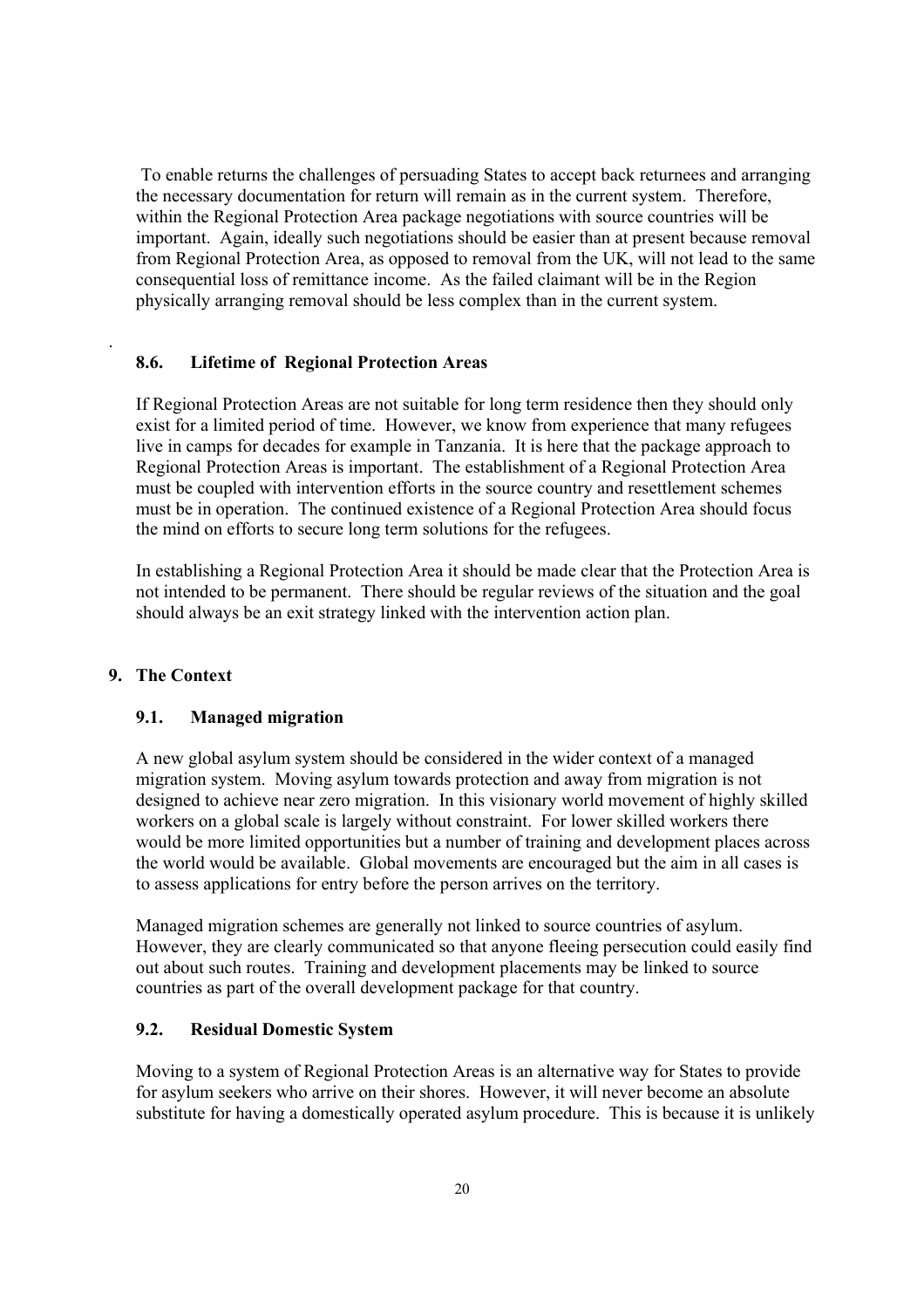that the proposed Regional Protection Areas will have a complete global coverage. New conflicts or human rights abuses arise all the time and there may not be a suitable Regional Protection Area available to cope with that region or with the level of demand. Without a safe place to return asylum seekers we are obliged to test whether it is safe to return an asylum seeker in compliance with Article EHCR.

The benefit of the Regional Protection Area proposal is that it should gradually reduce spontaneous arrivals of asylum seekers leaving the domestic system dealing with residual cases only.

## **9.3. Dealing with Illegal immigration**

The proposed vision for asylum is concerned with better protection for refugees and reduced abuse of the system. It should also have some effect on reducing illegal immigration. At present traffickers can demand a high price for their trade because any illegal entrant is guaranteed accommodation and a small allowance when they arrive on the UK claiming asylum. If claiming asylum simply returns the migrant to their region of origin they are likely to choose to live illegally from day one of entry. But in this scenario the immediate economic gain is less certain and perhaps more people will conclude that the traffickers' fees are a bad gamble.

However, even with the effect of this proposal, there is likely to remain a high demand for illegal immigration. The Future of Migration work indicates a growing demand for migration from the developing to the developed world the report proposes policies to deal with this.

#### **10. The Governance of the Protection Package**

#### **10.1. The tri-partite agreement**

In order to make Regional Protection Areas operational there are three key parties involved:

- Funding States
- Host States
- International protection organisation

Each of these parties has a specific role to play but the relationship between the three will need to be negotiated and managed. There will need to be an agreement signed between the parties setting out the responsibilities of each party for each Regional Protection Area. This agreement will be a detailed document specifying the extent of the Regional Protection Area, the protection it provides and to whom, the funding arrangements, and the action to be taken if any party fails to comply with their obligations. Assuming we work with UNHCR such agreements could be signed under UNHCRs authority to make tri-partite agreements on asylum.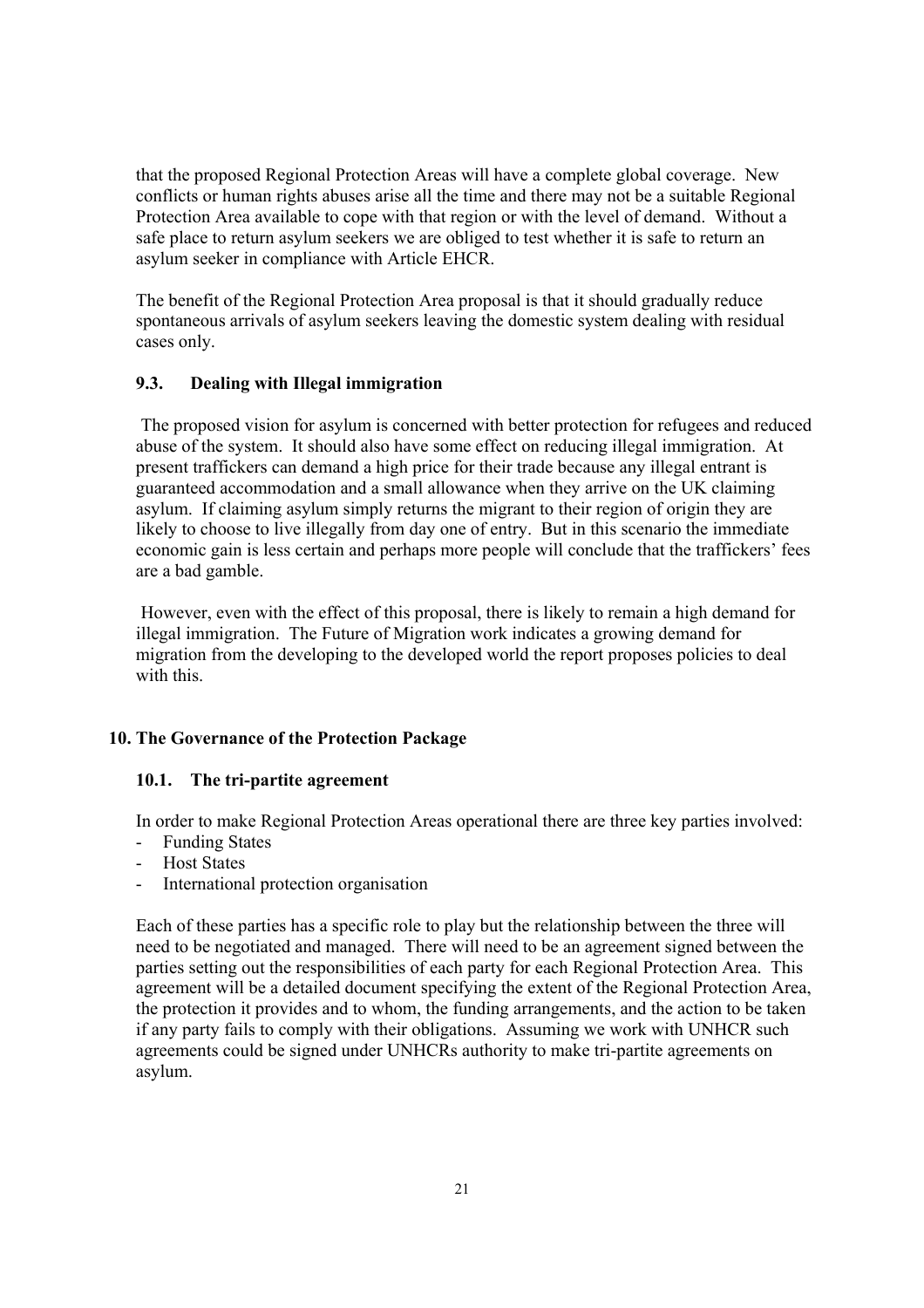## **10.2. Funding States**

Funding States are those States who wish to use Regional Protection Areas as a form of off – territory protection for refugees and asylum seekers. They are the funders of Regional Protection Areas and are key players in the intervention work in source countries.

The UK would be such a funding State. However, it would be expensive and possibly and ineffectual to act alone. We need a coalition of States as funders. One possibility would be to make the operation of Regional Protection Areas packages an EU agenda – the new vision for the Common European Asylum System. Another possibility would be to work with our fellow English speaking nations such as the US, Canada and Australia. At least initially a small coalition is likely to be more practical.

### **10.3. Funding States – Coalition working and Burden Sharing**

Funding States would need to work closely together as coalition. They need to act with one voice in all their relationships with the host States and the international protection organisation.

One of their first tasks will be to address burden sharing on resettlement quotas, on funding to run the Protection Area and on intervention activity. For resettlement quotas funding States should agree to take a proportion of the total resettlement quota agreed with the host State. The proportion for each funding State should be dictated by factors such as population size and GDP rather than related to the numbers of spontaneous asylum seekers that the States currently receive as we know that these numbers fluctuate. However, if the courts in one State do not allow returns to the Protection Area then this State should be allowed to subtract any spontaneous arrivals from their resettlement quota.

The funding for the Regional Protection Area should again be divided by a formula. As there is a relationship between funding levels and resettlement quotas then the funding and resettlement formulas should also be related.

The sharing of the burden of the intervention action related to refugee protection is unlikely to be appropriate for a formulatic division between funding States. This is because there are other factors that will influence intervention and it will not be solely undertaken by funding States. Here costs are likely to stay where they fall although funding States may wish to collaborate more closely on intervention then they have traditionally to date.

In order to deal with these complex coalition arrangements there may need to be initial agreement between the coalition members prior to making the tri-partite agreement with the host State and international protection organisation. This would clarify the responsibilities within the coalition and help disagreements to be resolved at an early stage.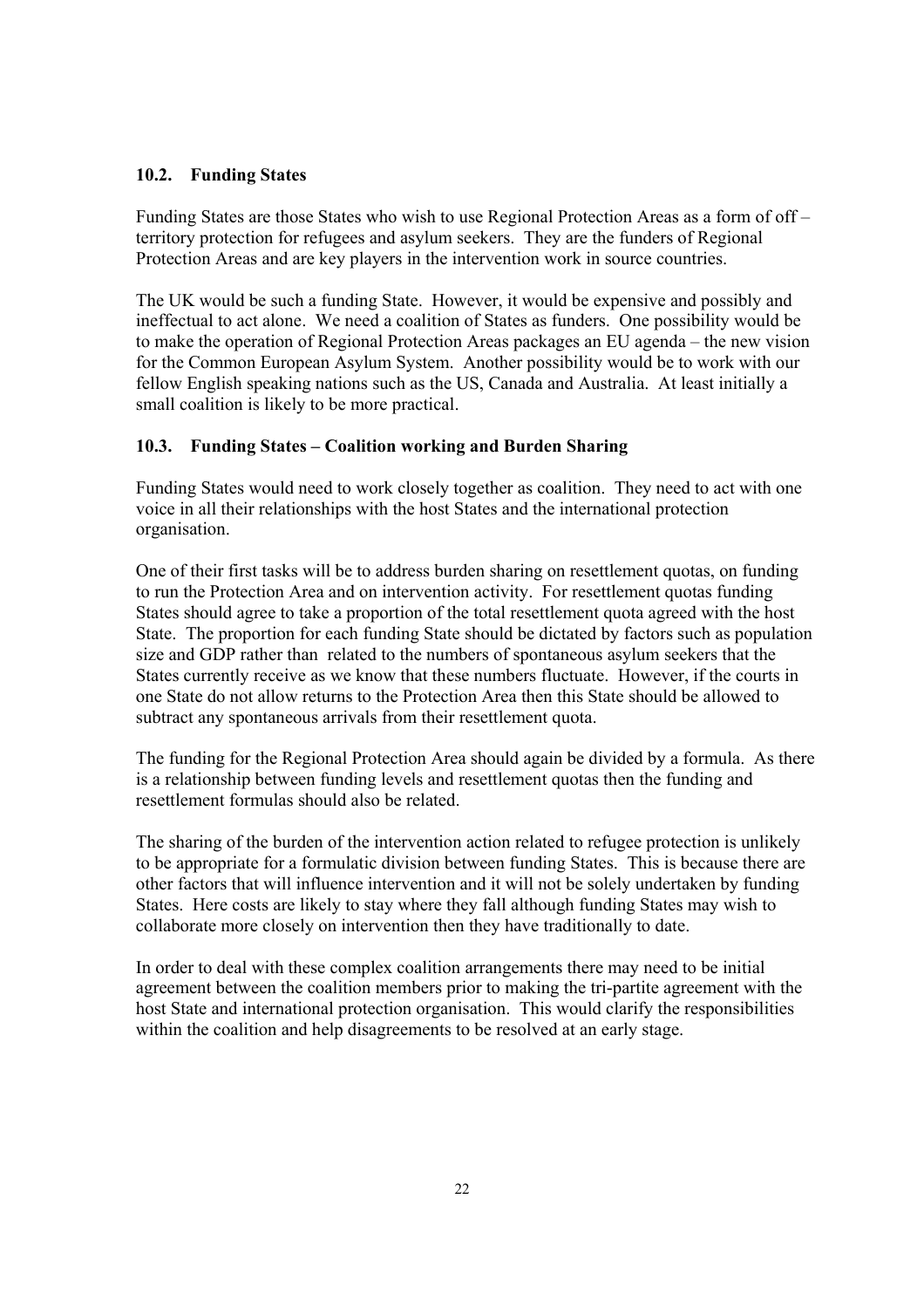### **10.4. Host States**

Host States are a key part of the Regional Protection Area package. They should be much more actively involved than simply allowing a Regional Protection Area to be established on their territory. As far as possible protection should be provided through the Host States with international assistance. We do not want to diverge from current development practice and impose protection from the outside without engaging the local community. Ideally a host State will be a signatory to the Geneva Convention but if they are prepared to work with UNHCR then this will not be an absolute necessary.

It should be remembered that host States are likely to have a multitude of difficulties to deal with as well as an influx of refugees. The relationship with a host State will need to be managed in a holistic way recognising that support for refugees is just one element of that relationship. Any extra support offered to host States as part of the Regional Protection Area agreement will need to be considered both in light of the needs of that host State but also with regard to how that assistance will be viewed by other developing countries who may also have similar needs but do not have the same refugee burden.

### **10.5. International Protection Organisation**

To achieve the new vision we want an organisation to run the Regional Protection Areas that carries real legitimacy in protecting refugees, sufficient that can persuade the courts, host and funding countries, that they will adequately assist and protect refugees and operate a fair and transparent processing system. The organisation should also be responsive, capable of delivering in difficult situations and able to relate well to both host and receiving States.

The obvious organisation to do this is UNHCR. They are well placed to organise the protection of refugees in Regional Protection Areas and to operate resettlement schemes as they are already doing so throughout the world. It would not require a significant expansion to their work to undertake the Regional Protection Area proposal. The proposal also fits neatly with their Convention – plus idea. Although UNHCR is not necessarily as efficient and responsive as we would like it to be the forthcoming Convention – plus and the Forum provide us with the opportunity to mould UNHCR into the organisation we would wish it to be. As now UNHCR would remain primarily a protection agency and it would be funded on that basis. Yet, it would be increasing its role in determining claims and returning those whose claims were unfounded.

#### **10.6. Cross – Government Approach**

As the proposed vision promotes an international solution to asylum it will change the way asylum operates in the UK. Asylum will no longer remain the primary concern of the Home Office; the ECO and DfiD will increasingly need to be key partners. The twin aims of providing effective protection in the regions and creating managed flows to the UK should be reflected in the objectives of all three Departments.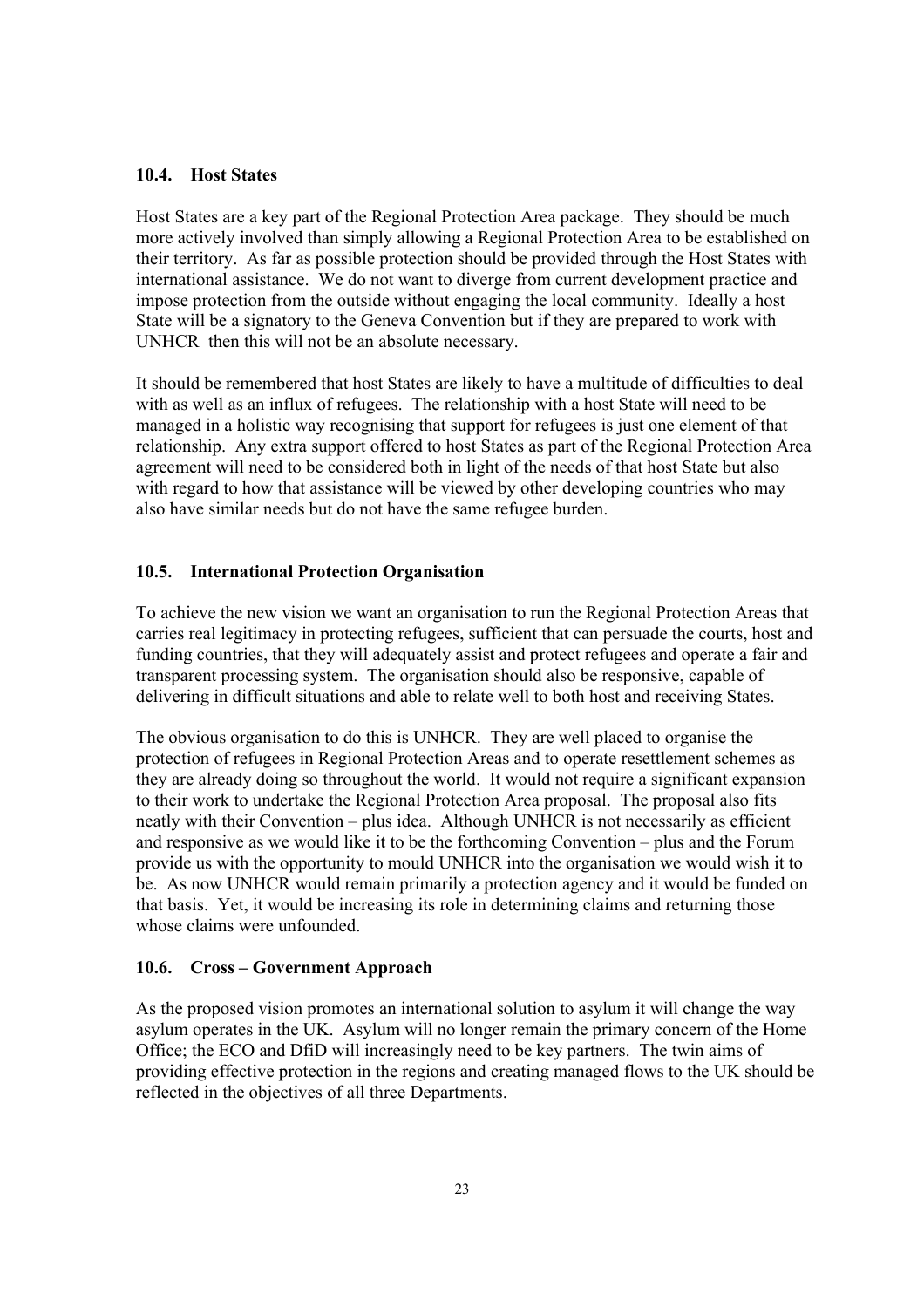## **11. The Costs**

### **11.1. The Costs Objective**

The aim of the proposed asylum vision is to provide more effective protection for global refugees and create more managed flow. It is not designed to save costs. Rather it is designed to spend resources more sensibly.

In the new vision we should be redistributing the money spent on processing in the West and spending it on protection in the Regions. For the financial year INDs budget is around £2bn around half of which is spent on asylum support. If just half of this asylum support spending was saved the resulting £0.5m would almost double the entire annual budget of UNHCR (currently around £0.6bn). We are not looking to siphon funds from DfiD. DfiD should remain focused on poverty reduction but should with the additional refugee protection funding ensuring that there is co-ordination of activities in host States.

To achieve this redistribution of funds it would first be necessary to inject funding into the regions in order to create Regional Protection Areas that enable spontaneous asylum seekers to be returned there. The resulting savings in the UK will depend on how many asylum seekers can be thus re-routed or deterred from applying for asylum in the UK.

The commitment to intervention, which is part of the Regional Protection Areas package, is also not a money saving proposal. However, we are already committed to much intervention action that is justified by our wider desire for global poverty reduction and a more stable world. Refugees simply provide a further reason for these activities.

### **11.2. Negotiations with Host States**

For Regional Protection Areas there are likely to be complex negotiations with host States. This could involve 'compensation' for hosting the Protection Area and the level of this compensation is likely to vary significantly depending on the needs and demands of each host State. Costs of running the Protection Areas themselves will be more than protection, but it should not be significantly more.

One key factor in the funding formula with a host State will be the balance between resettlement places and funding for local integration. It is here that the issue of burden sharing between North and South is at its most acute. It can be argued that it is legitimate for Western States to expect neighbouring States to absorb all the refugees in the region of the Western States provide the necessary funding. However, as we in know, successful integration of large inflows of refugees is not simply a question of money.

The numbers of refugees that will need to absorb by resettlement to avoid these local integration problems will vary on a case by case basis. We should wary of creating precedents whereby host States expect Western nations to take a set proportion of refugees in all circumstances. However, we should be generous with resettlement to show that we are not using money to enable us to wash our hands of the refugee problem.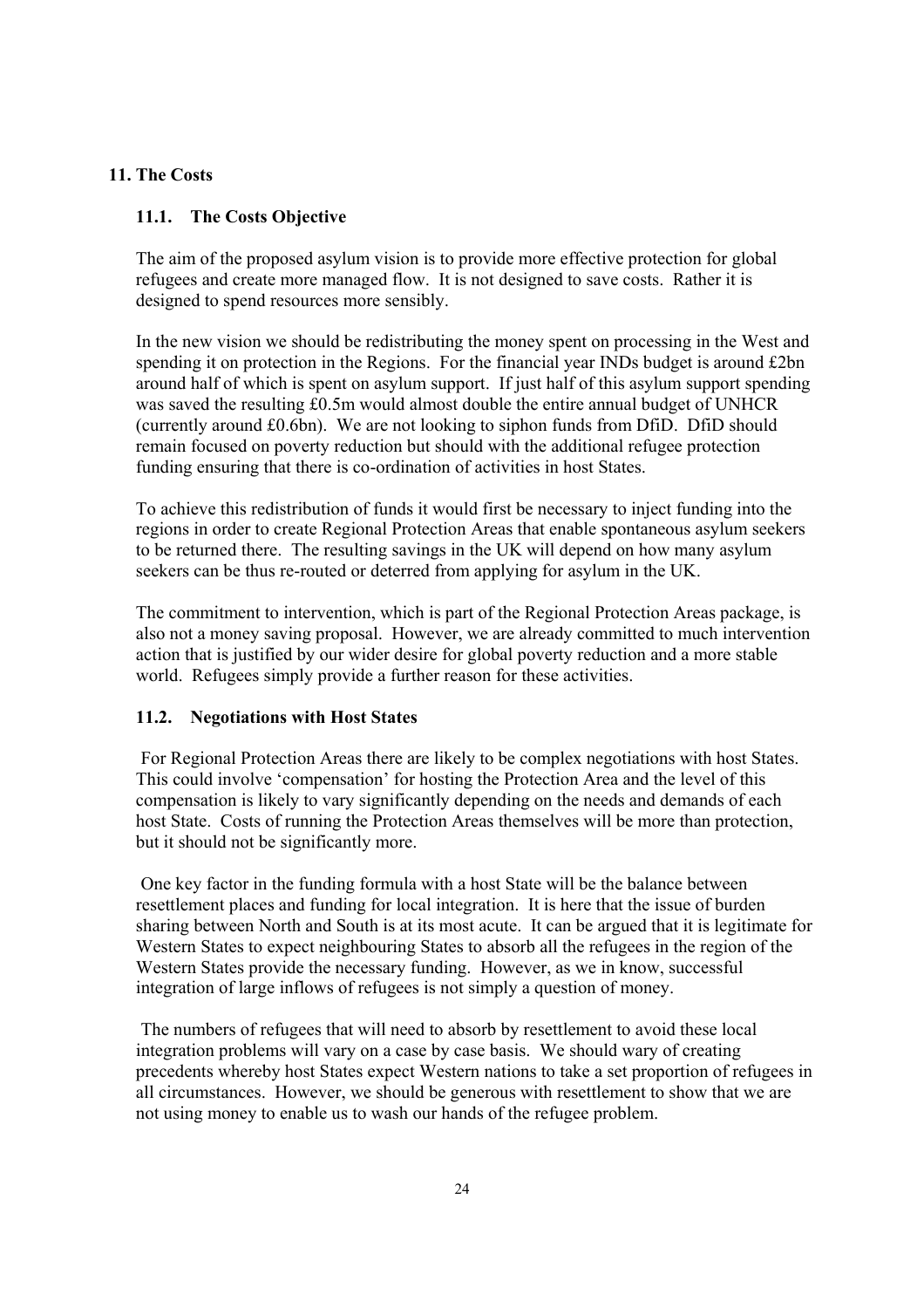## **12. Reaching the Vision**

## **12.1. The Key Challenges**

The proposed vision of a global network of Regional Protection Areas is a long-term vision. Achieving it also brings challenges that we will need to address. The key challenges are:

- That it will not be possible to provide Regional Protection Areas with a level of protection that is sufficient for the courts in Europe to recognise the protection as sufficient to safeguard human rights. If the courts do not consider the Areas safe then it will not be possible to send asylum seekers there for protection and processing.
- Persuading countries in source regions to allow Regional Protection Areas to be established will also require careful planning. There is a risk that States will not be prepared to host Protection Areas. There is also the possibility that Protection Areas would cause destabilisation in the region or damage development objectives and these risks cannot be overcome by funding.
- More generally, the vision requires considerably more international co-operation on refugees than has been witnessed in recent decades and international confidence in collectively managing problems. This will be challenging both in gathering funding partners for Protection Areas and in the relationships between funding States and States hosting Protection Areas.

## **12.2. Piloting the Approach**

Given these challenges we need to begin to move towards the vision by piloting the proposed approach. We should seek to establish one or two Regional Protection Areas and evaluate their effectiveness. This will require us to work in two stages:

Firstly, we will need a cross – Whitehall group to work-up the initial UK led parts of a pilot and decide who we wish to approach as funding partners and how we want to approach UNHCR. This Whitehall group will include Home Office (IND), FCO, DfiD and HMT. There may also be a role for MOD where there are links to conflict situations. Another player may the CO EU Secretariat as we consider how far this vision should form part of European Common Asylum System.

Secondly, we, as the UK, will need to work with the funding partners, host States and UNHCR on implementation. This will require an international working group gathering the key players together.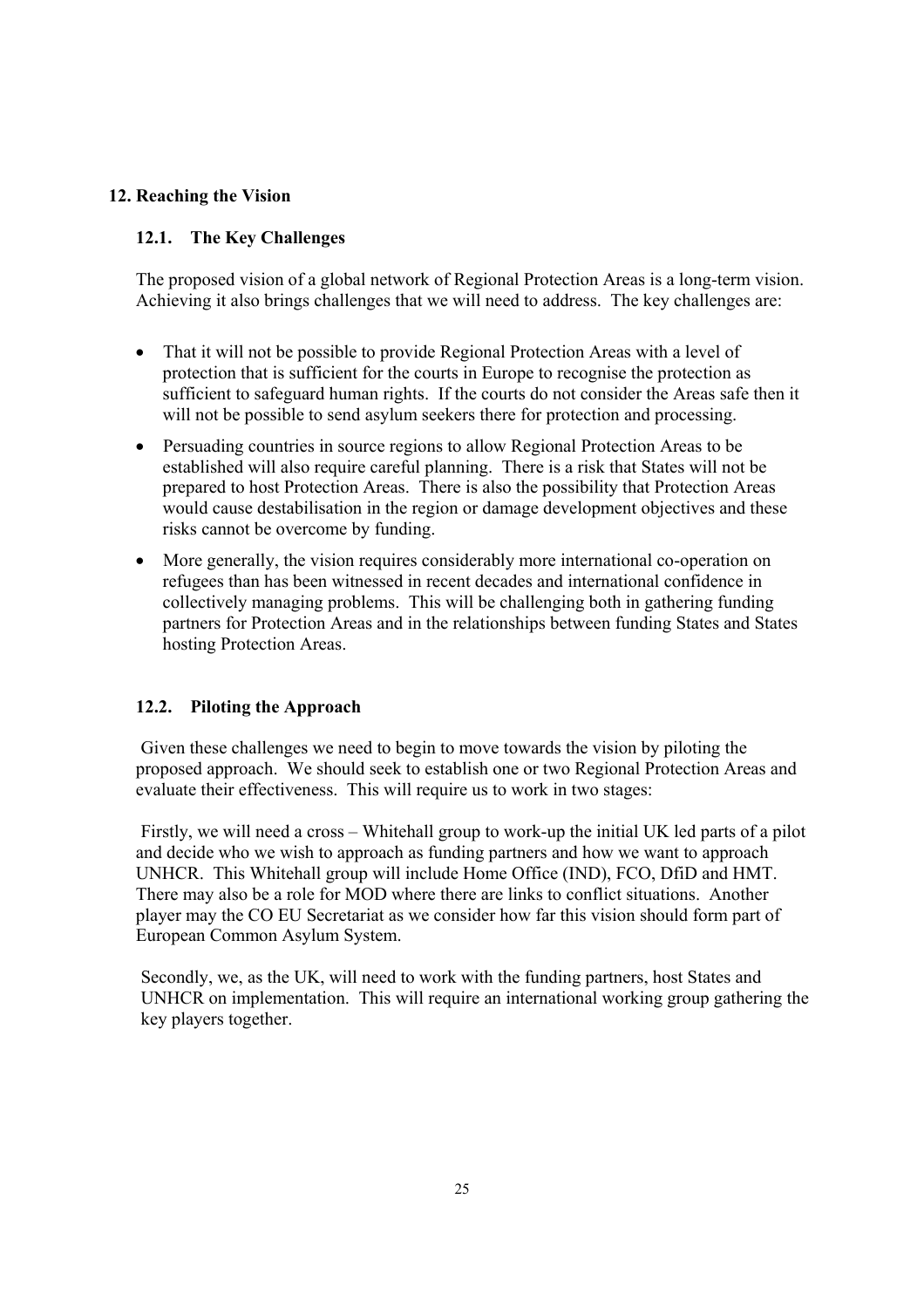## **13. Stage One of Establishing Pilot – Whitehall Working**

## **13.1. Selecting the Location**

The first task of the Whitehall group will be propose a few potential locations for Regional Protection Areas. This is an important and difficult decision. From the Home Office perspective it will be important to choose locations from the top ten-asylum seeker producing countries so that there is maxim potential for reducing unmanaged flows to UK. In fact we may wish to site on Protection Area near to source countries of particular need and place another Protection Area, perhaps nearer the EU to deal more with economic migrants. However, as our aim is also to provide more effective protection to those remaining in the region we will want to carefully consider how Protection Areas in our chosen locations will achieve this. Our choice of pilot locations will send out signals of whether we are more concerned with diverting flows or providing protection abroad and this should be remembered.

We will need to select host States who we think can be persuaded to have Regional Protection Area on their land and in fact who may benefit from hosting such a Protection Area. In doing this we will need to consider the development of the region as a whole and how refugee protection will relate to any other assistance we are providing in the region. We will also need to consider how practical it will be to provide Article 3 quality protection in the region.

In selecting a location we will also be influenced by the likely enthusiasm of funding partners for working in particular region. Here factors such as numbers of asylum seekers, colonial links and other political links between potential partners and the region will be important.

Locations that have so far been proposed but have not yet received any detailed consideration are :

Iraq – Regional Protection Area in Turkey, Iran or Northern Iraq through Turkey / Iran Somalia – using Northern Somalia as a protected area for the South

North Africa – Protection Area in Morocco for Algerians and other Africans in transit Ukraine or Russia – Protection Area primarily for those in transit to the EU

Balkans – still a problem area, but would a Protection Area help.

Zimbabwe – a problem but not one recognised by its neighbours so where would we put a Protection Area

## **13.2. Costs**

It is clear that initially the pilot projects will require an injection of funds and that the costs will vary significantly from region to region. In 2002 UNHCR spent \$15.5m in the Middle East, £75.8m in South Eastern Europe and \$100.6m in the East and Horn of Africa. To provide effective protection in these regions these figures will need increasing. A useful indication may be UNRWA (United Nations Relief and Works Agency for Palestine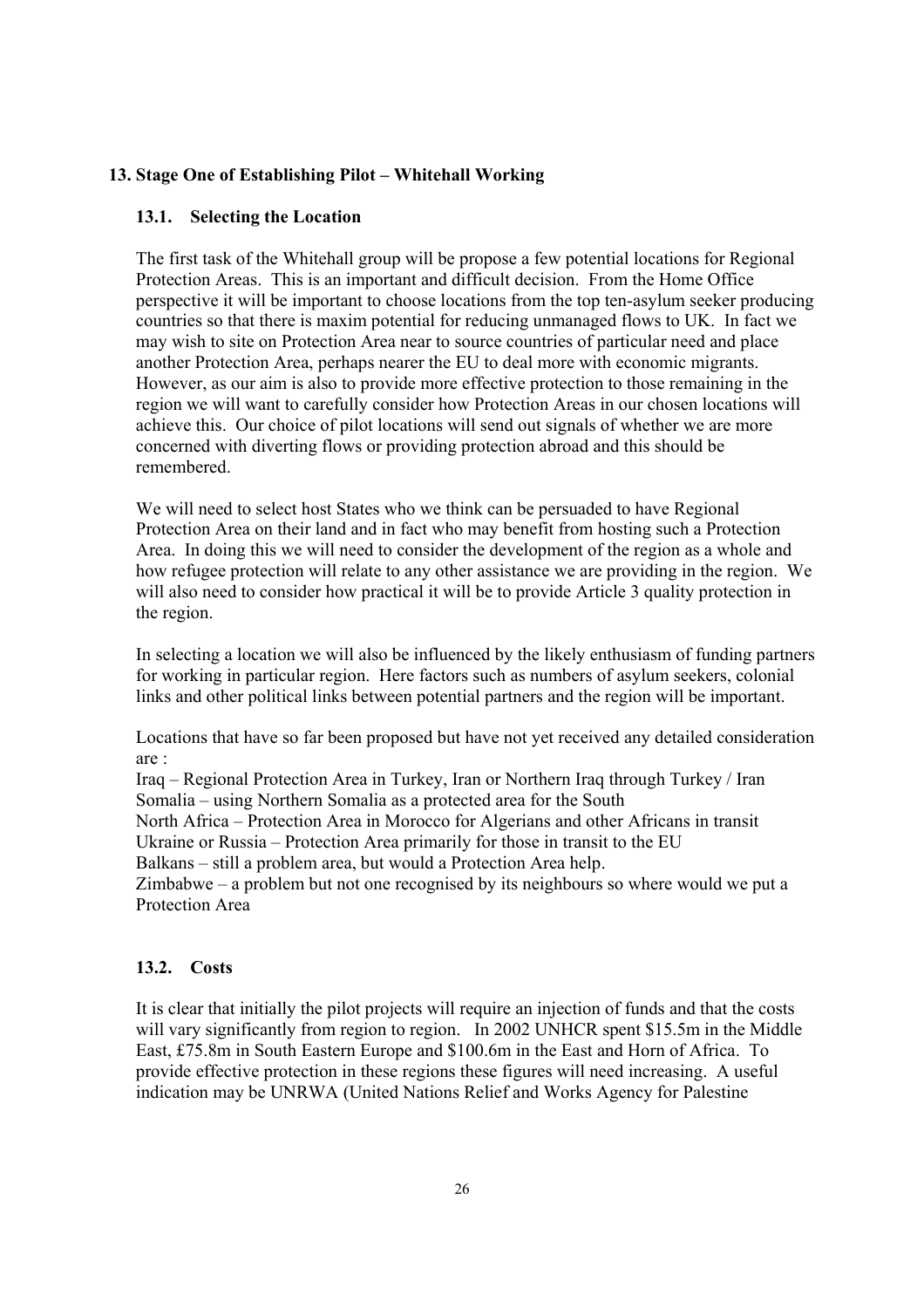Refugees) who provide support and assistance to over 3.9 million registered Palestinian refugees in the Middle East. Their expenditure in 2002 was \$296m.

Once the locations of the pilots have been selected ball-park figures should be created for the pilots. We then need to consider how a funding formula might operate between the coalition partners covering both costs and resettlement quotas.

### **13.3. Choosing Funding Partners**

Here the choice is primarily European or English speaking nations as partners. Given our commitment to a European Common Asylum System it makes sense to pursue this vision through Europe. However, the asylum and immigration debate is relatively advanced in the UK compared to most of our European neighbours and we may not find enthusiasm for this vision throughout the whole of Europe. Given that working with 15 or 25 partners is also cumbersome we may want to select the more likely European enthusiasts and work with a coalition of say 5 partners,

Amongst the English speaking nations, Australia have been making noises that indicate that they may be willing partners. The USA and Canada have less of an asylum problem and therefore may be less willing to participate. If we chose to work with only Australia we may want to consider how a close liaison between Australia and UK immigration policy would be viewed.

#### **13.4. Approach to UNHCR**

The proposed vision is unlikely to be a complete shock to UNHCR as it is closely related to their Convention – plus thinking. However, certain elements of UNHCR at least are unlikely to welcome the proposal of returning asylum seekers to the regions for protection and processing. It is important that UNHCR are on board, as we need their endorsement of Regional Protection Areas. It may be best to make an initial approach from the UK and then use UNHCR to get other States on board. However, it is more likely that UNHCR will be persuaded if we first gather some partner States and propose a well worked pilot proposal to them.

## **14. Stage Two of Establishing Pilot – Working with Partners**

#### **14.1. Working Up the Protection Package**

The main task for the coalition of funding States together with UNHCR will be to work up the protection package. Prior to approaching the potential host States there will need to be a relatively worked up package that will form the basis of negotiations. This should cover the division of responsibilities between funding State, host State and UNHCR, the form and level of protection available to refugees and any assistance to the hosting community. It will cover the number of resettlement together with assistance given for local integration.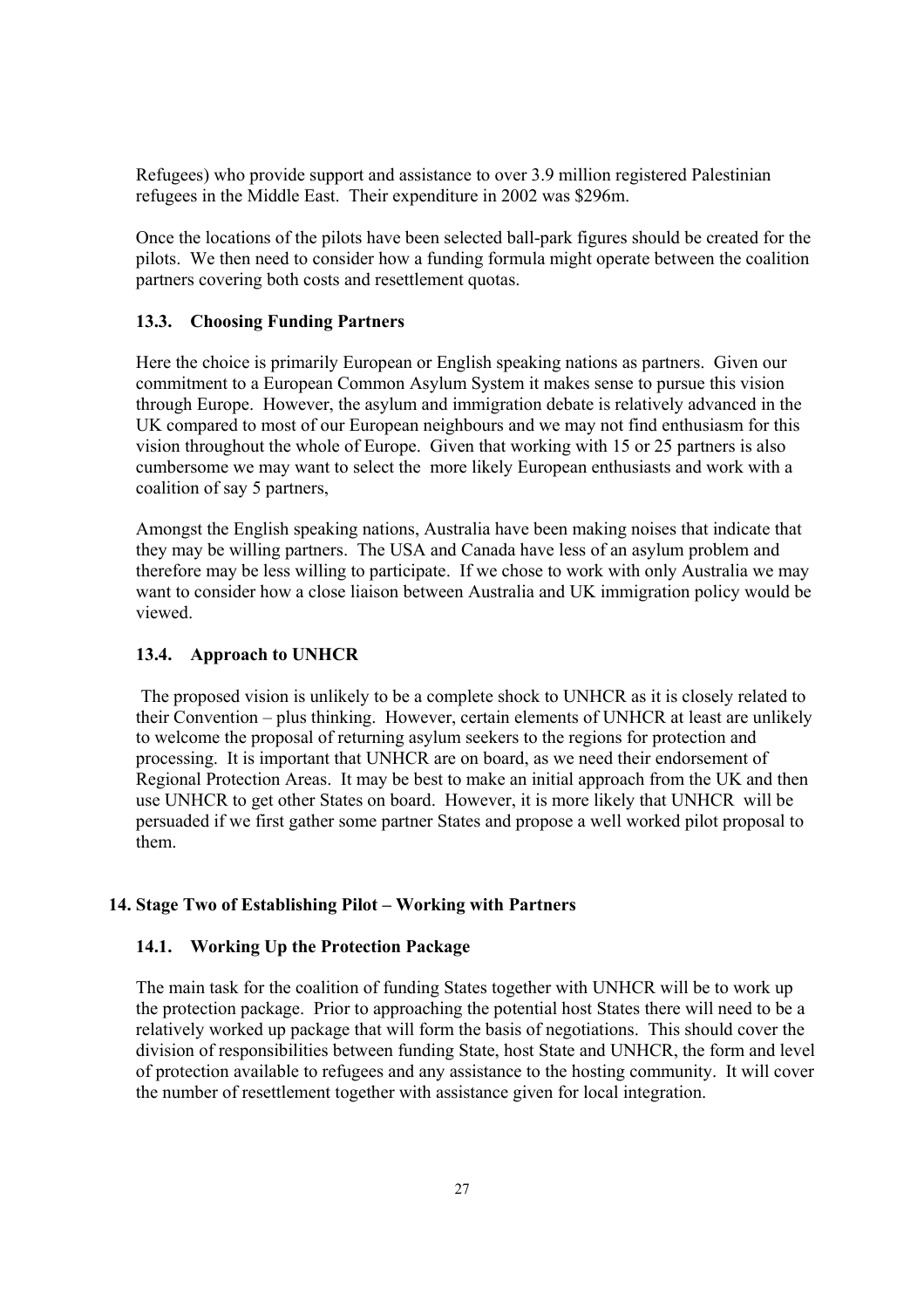## **14.2. Links with Intervention**

A key part of the Protection Package is the work in the source country to stem flows and enable refugees to return. All this intervention work will not be undertaken by coalition itself rather there will be other international organisations and other States involved. The first task will be to find out what actions are already occurring or planned in the source country. The coalition will then need to consider what other actions, if any would be helpful in making the source country safe for return. Where appropriate the coalition should then lobby the necessary organisations or States for the action required or if possible undertake that action themselves. Before the pilot is brought into being there should be an intervention action plan in place.

## **14.3. Approach to Host States**

The approach to a host State is important and will need careful handling. Ideally the protection package should be worked up in close collaboration with them s they are perhaps the most significant party. Yet whilst working with them funding States will no doubt want to ensure that they negotiate an appropriate agreement.

## **14.4. Agreements, Endorsement and Legislation**

UNHCR are already able within their mandate to create tri-partite agreements between States and themselves. Therefore the accumulation of all the work on the protection package should lead directly to the signing of an agreement between the funding States, host States and UNHCR. Either within or in addition to this agreement UNHCR will need to make a statement endorsing the safe nature of the Regional Protection Area. In the UK, and no doubt in the other funding States, legislative changes will also be needed to enable returns to the Protection Area. Once this is in place the pilot can be put into action.

## **15. Timetable**

## **15.1. Feeding in Convention – Plus**

Our best opportunity for getting UNHCR on board with the proposal asylum vision is through their emerging concept – Convention-plus. Detailed discussion on Convention-plus will take plus when the Forum is established. It appears that the Forum will be open to largely funding States who may be interested in making tri-partite agreements between themselves, UNHCR and other States. The first meeting of the Forum is likely to be in early summer 2003 – the date has not yet been set. Prior to then, on 10 February, Ruud Lubbers is coming to London. This would be an ideal time to propose the vision and pilots to him.

Discussions outside of UNHCR on defining Convention –plus are already in motion primarily in the IGC. The IGC is a group of the main EU States plus Norway, Switzerland,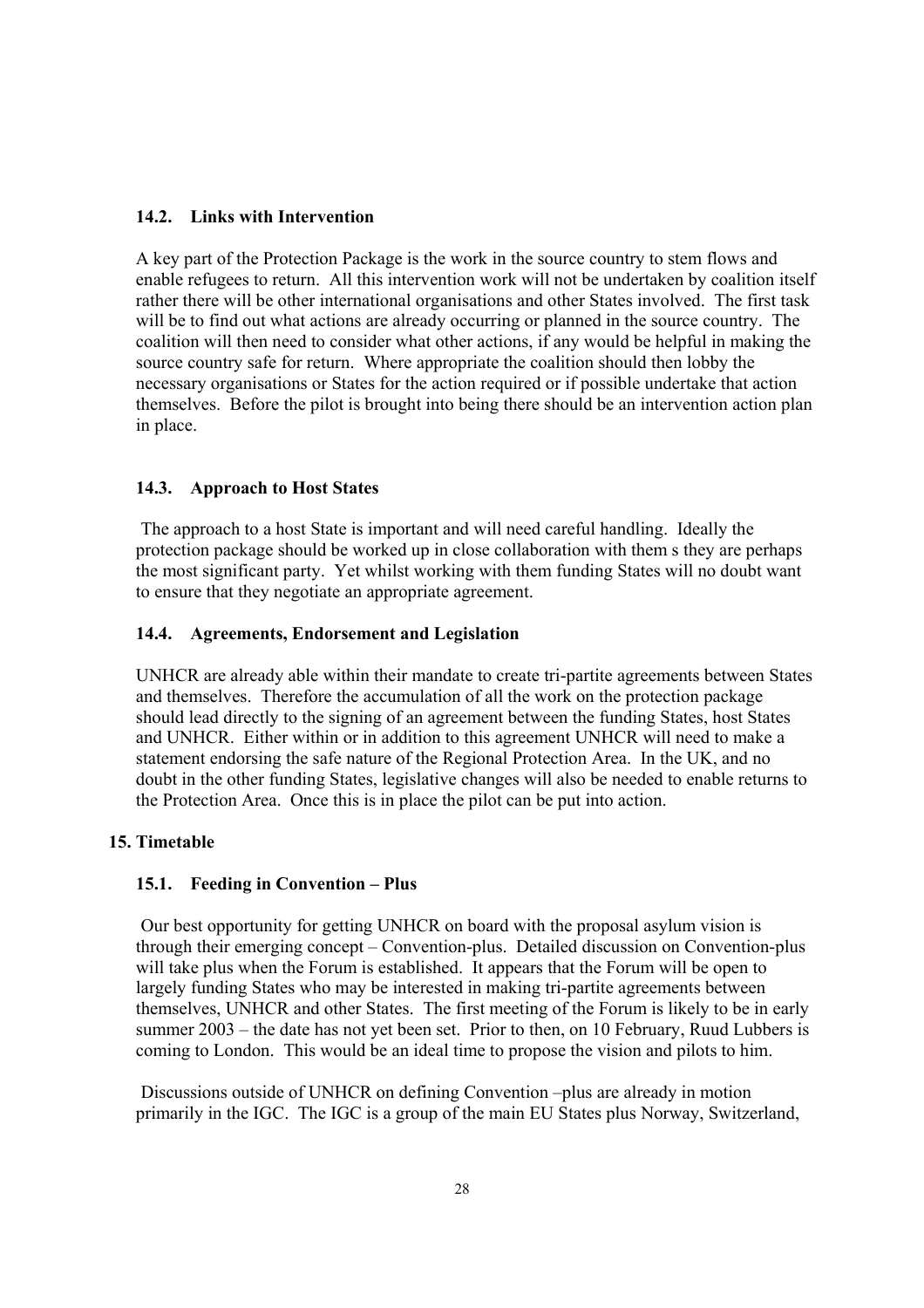USA, Canada and Australia who meet to discuss their asylum concerns. On 3 February the Dutch are leading a small group of IGC in further discussions and this may again be an opportunity to raise our proposals.

## **15.2. Feeding into the Future of Europe Convention**

In the future of Europe Convention we are pushing to have the Lisbon agenda reflected in the Treaty and this probably remains the best way forward. We can work with a few other Member States on piloting the vision in the near future and if the pilots are successful the Lisbon language in the Treaty should leave the door sufficiently open for a fuller EU approach to the vision in the longer term.

If we make our approaches to other Member States in the next few months this will provide the opportunity for us to assess the response to the vision whilst the Future of Europe Convention is still at work. Although we would not wish the Treaty language to tie us to the proposed vision until after the pilots have been evaluated there may be the opportunity for Council conclusions to steer a course towards the vision if we can get other Member States on board. It is the Council in early 2004 where this is likely to be appropriate.

## **15.3. Timetable for the Pilots**

Once we have agreement from other funding States, host States and UNHCR to pilot the proposed vision it will be important to keep the momentum up. Working as a coalition is notoriously slow and if we are not careful it could take years to set up just one or two pilots. Not only will we need to keep pressure on UNHCR we will need to ensure that legislation in other States does not slow the process.

The pilots themselves ideally need to run until the protection package has worked itself out of a job in the region or until alternative protection has been found for all in need. To complete our understanding it will be important to continue until an exit strategy has been worked through. However, initially we will no doubt wish to time-limit the pilot. This will require careful negotiation with the host State and UNHCR to ensure them that we are not committing only for a short period to then withdraw and leave them with large numbers of refugees with little support.

# **15.4. Evaluation**

Evaluation of the pilots should occur at set points throughout the lifetime of the agreement not just at the end of the pilot. This is important given the complexity of each stage of establishing the pilots and the length of them. If the early signs from the pilots are encouraging we may wish to establish other Regional Protection Areas before the pilots have been concluded.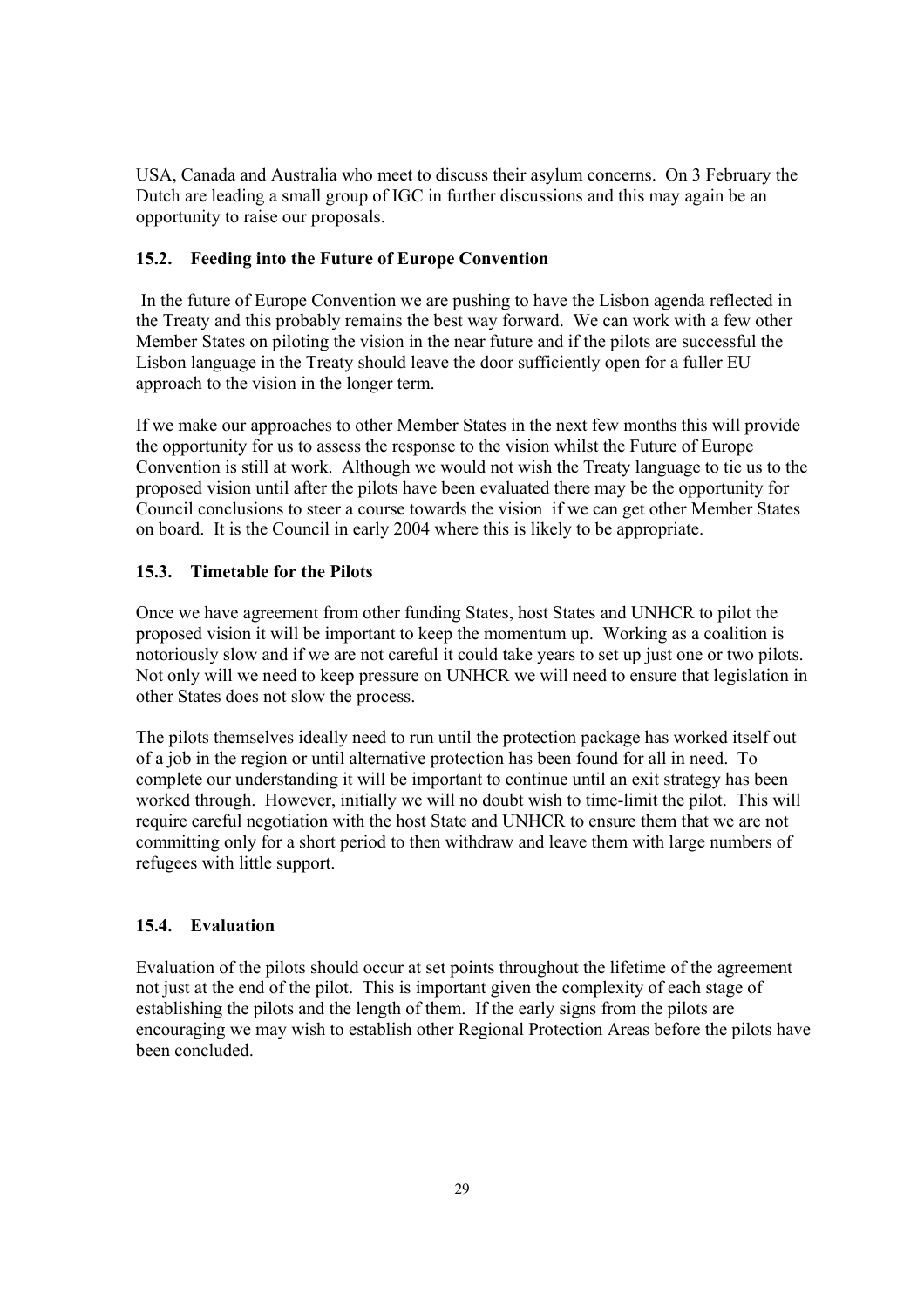# **16. Communications Strategy**

## **16.1. The Dual Message**

Given the complexity of the views on asylum and the vast number and variety of views and standpoints on the subject, communication of the vision and the pilots will be very important. The starting point should be the two aims of the new system; firstly that we want to be able to better and more equitable protection to refugees, and secondly that we want a more managed system that is less open to abuse.

## **16.2. Mulitple Audiences**

In addition to those actually involved with implementation of the pilots, clear messages will need to be communicated to:

- *The international community and in particular the developing world*. We will need to be clear that the new vision is not about 'dumping' asylum seekers on the poorer nations.
- *The EU*. For the vision to form part of the Common European Asylum System in the long term we need to show that it is fair and legitimate way to manage flows of asylum seekers.
- *Parliament and the UK public*. In the UK it will be important to demonstrate how the vision will reduce abuse of the current system and spend money more wisely to help those really in need.
- *Asylum Seekers and Traffickers*. With Regional Protection Areas we want to deter asylum seekers from arriving in the UK therefore we will need to clearly explain that those who arrive spontaneously will be returned to a Protection Area.
- *NGO's*. To NGOs it will be important to stress the quality of protection in the Protection Areas and the controls that we will put in place to ensure that the protection is adequate. We will also need to emphasise the resettlement schemes and show that they are generous and focused on those in need.